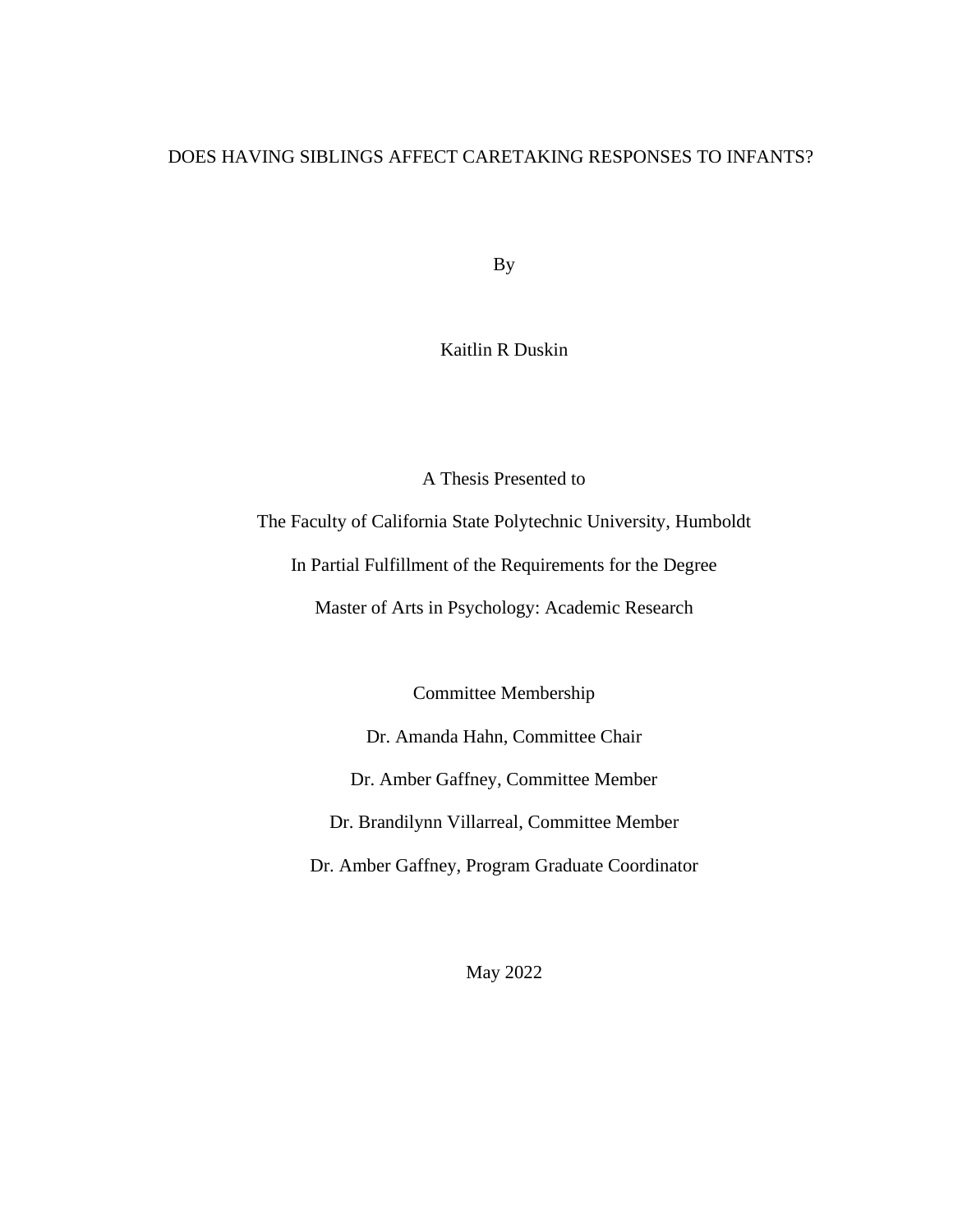#### **Abstract**

# <span id="page-1-0"></span>DOES HAVING SIBLINGS AFFECT CARETAKING RESPONSES TO INFANTS? Kaitlin Duskin

Infant facial cues affect a variety of caretaking-related responses in adults. These effects have primarily been explored as they relate to parental care, however infants receive care from others who are not their parents and it would be important for any caregiver, regardless of parental status, to respond to infant cues effectively. Because siblings often fulfill a caregiver role in the home, this study investigated whether having siblings, younger siblings in particular, influences the way in which adults respond to infant cues. Contrary to my predictions, the findings in this study indicate that having siblings does not influence how rewarding infant cuteness is nor how sensitive participants are to infant cuteness. Additional analyses exploring the potential impact of experience with younger siblings also failed to show that responses to infant cues were sensitive to this type of alloparental care. Future research should consider investigating if the age difference between siblings affects responses to infant cues.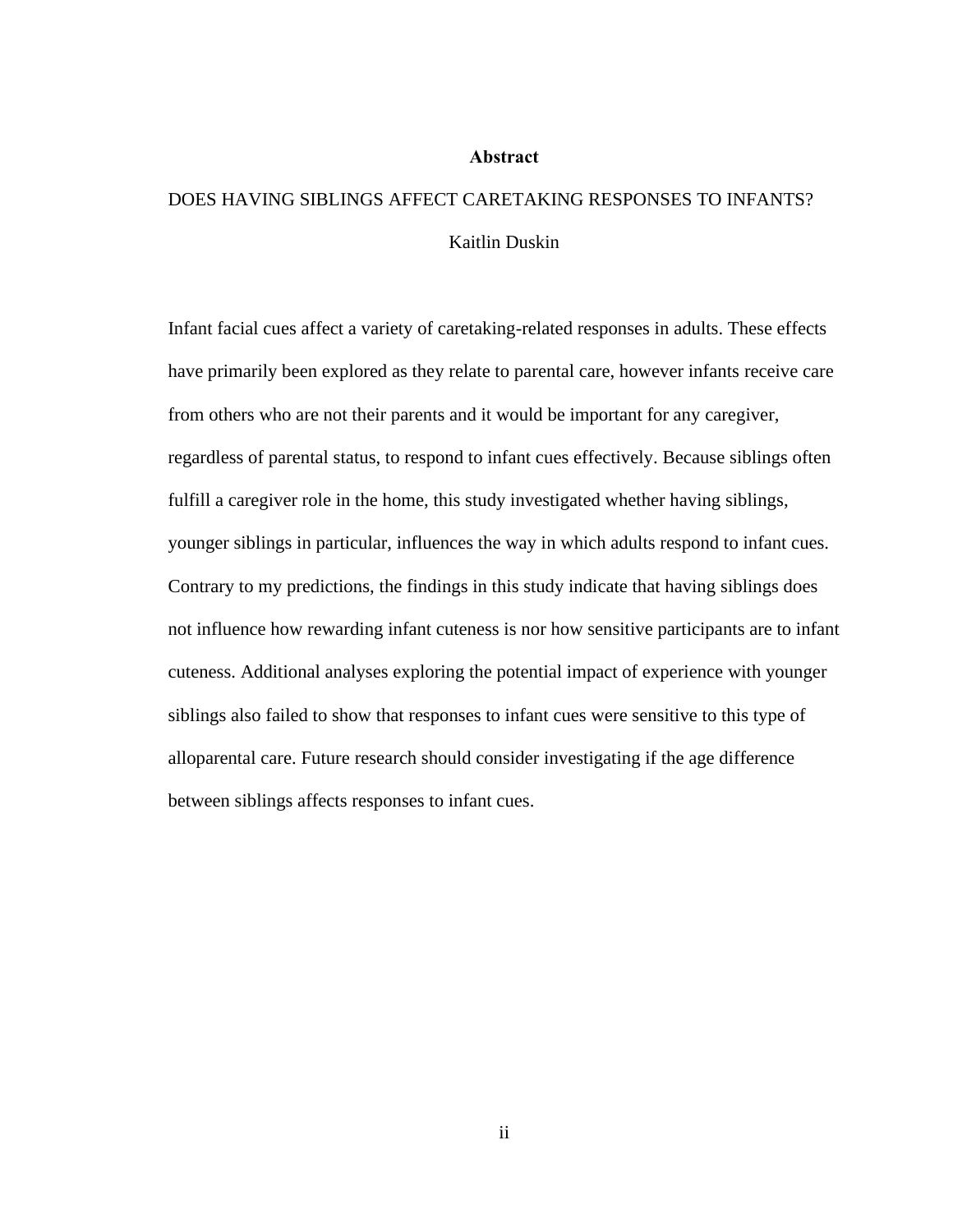### **Acknowledgements**

<span id="page-2-0"></span>I would like to acknowledge and give my warmest thanks to my supervisor Dr. Amanda Hahn who made this work possible. Her guidance and advice carried me through all the stages of writing my project. I would also like to thank my committee members Dr. Amber Gaffney and Dr. Brandilynn Villarreal for their helpful comments and suggestions. Lastly, I would like to give special thanks to my family for their continuous support and understanding when undertaking my research and writing my project. Their support and encouragement were what sustained me this far.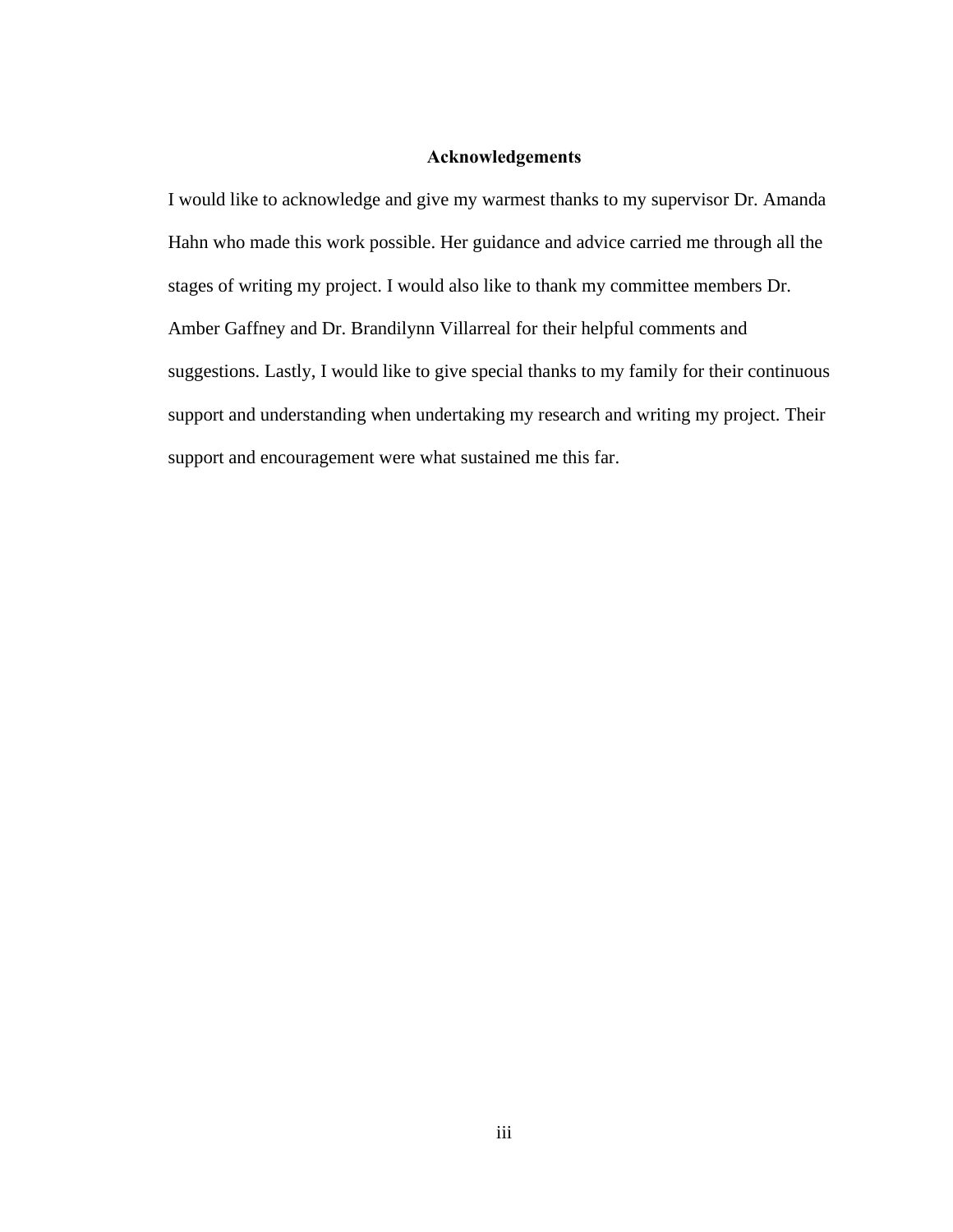## **Table of Contents**

| Introduction 1 |  |
|----------------|--|
|                |  |
|                |  |
|                |  |
|                |  |
|                |  |
|                |  |
|                |  |
|                |  |
|                |  |
|                |  |
|                |  |
|                |  |
|                |  |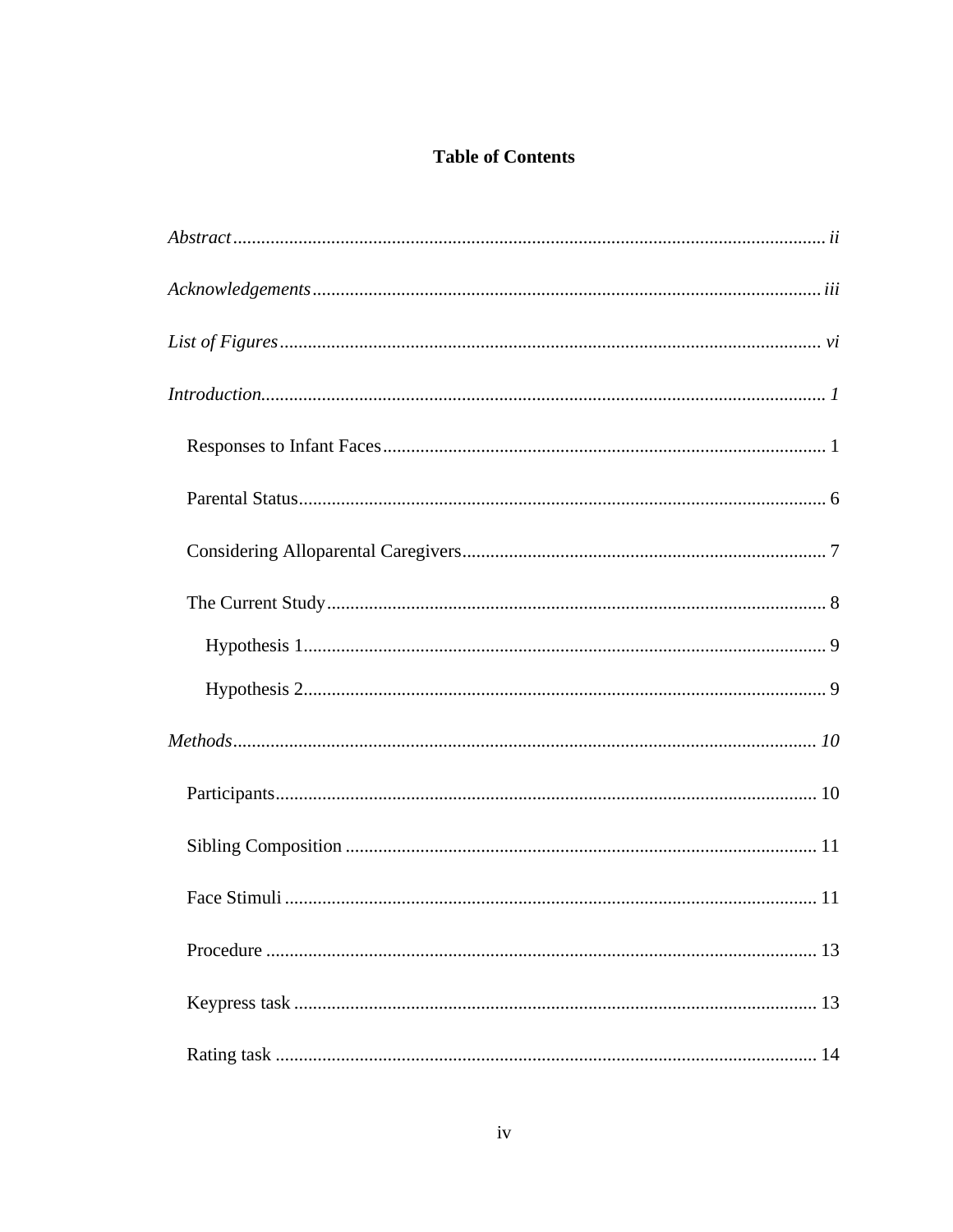| $\label{eq:regret} \textit{References}.\textit{}.\textit{}.\textit{}.\textit{}.\textit{}.\textit{}.\textit{}.\textit{}.\textit{}.\textit{125}$ |  |
|------------------------------------------------------------------------------------------------------------------------------------------------|--|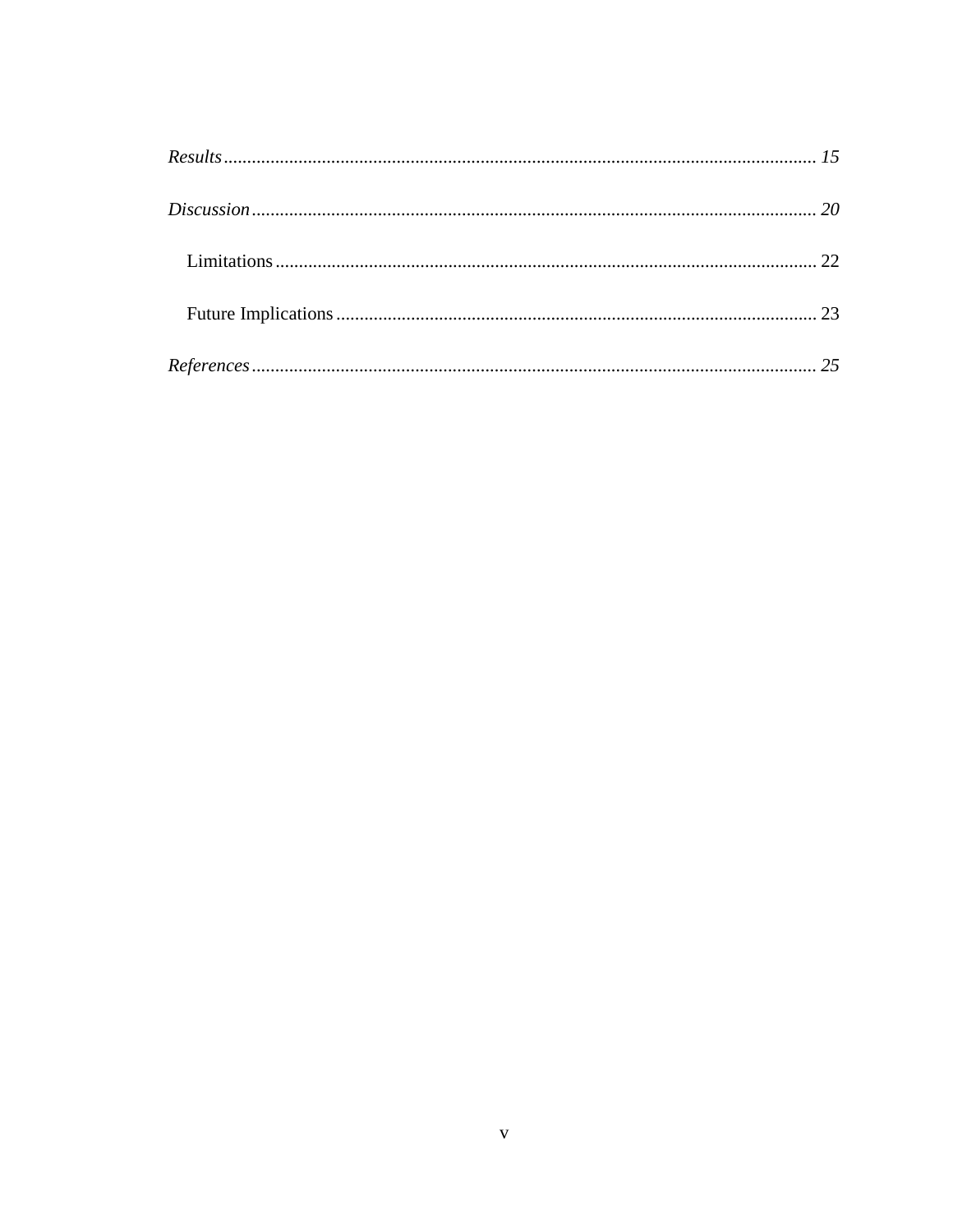## **List of Figures**

<span id="page-5-0"></span>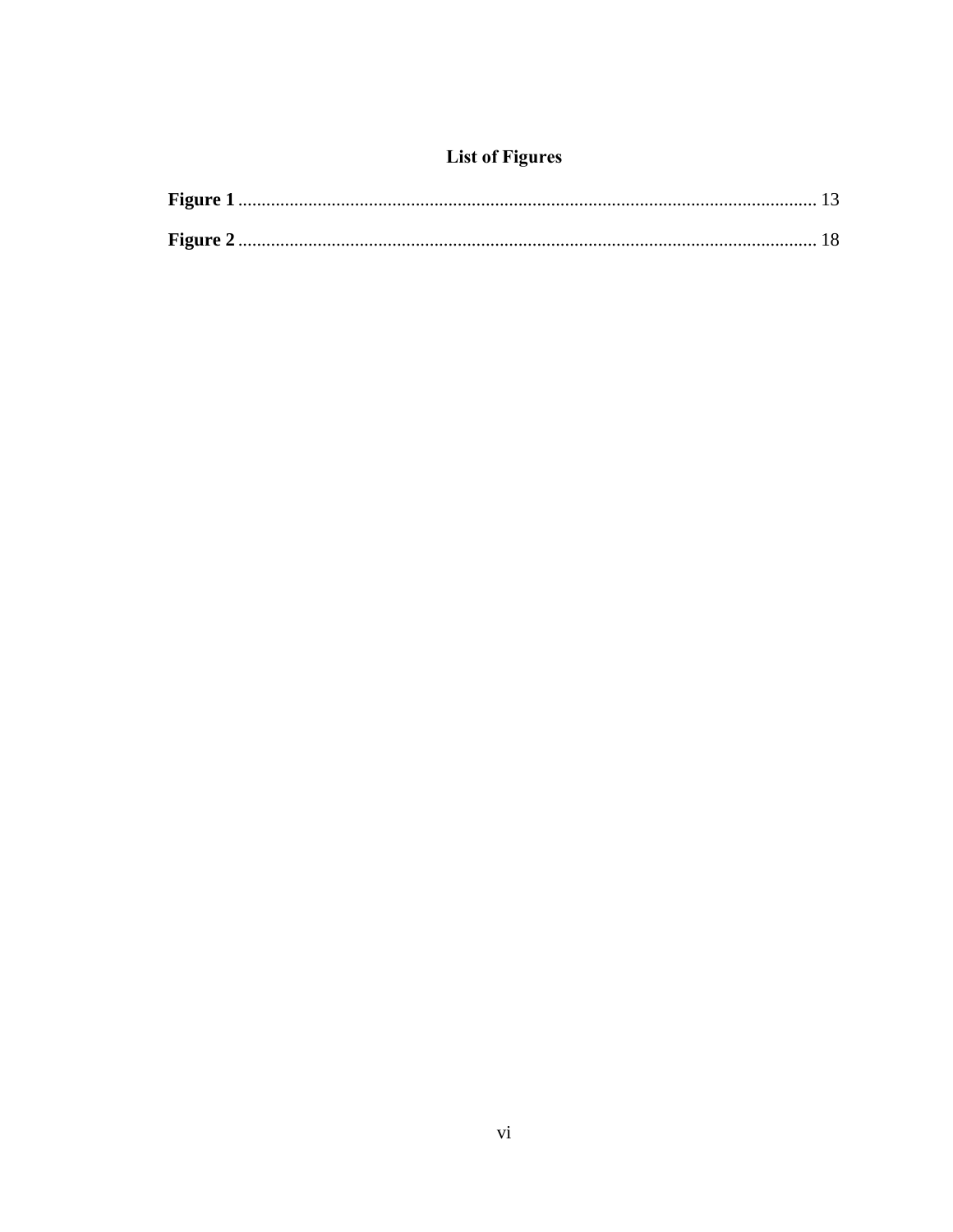#### **Introduction**

<span id="page-6-0"></span>Human faces give us important information that facilitates social perceptions and subsequent interactions (Langlois et al., 1995). Certain faces preferentially grab our attention (e.g. Öhman et al., 2001; Ro et al., 2001; Vuilleumier, 2000), and infant faces, in particular, elicit preferential allocation of attention (e.g., Cárdenas et al., 2013; Thompson-Booth et al., 2014a; Venturoso et al., 2019). This preferential allocation of attention to infant-related stimuli is thought to serve an adaptive function – given their total reliance on adult care for survival, it is adaptive that humans are especially attuned to infants (Lorenz, 1943). The majority of research on this topic has focused on adult's responses to infant faces to analyze parental care, especially maternal care. However, parents are not the only ones to engage in caretaking responses. Cross-cultural studies suggest that although biological mothers are typically the greatest contributors to infant care (Kramer, 2005; Marlowe, 2005), fathers, siblings, and grandparents also invest in infant care (Geary, 2008; Marlowe, 2005). These alloparent caregivers may provide important contributions to infant development. The current study will explore responses to infant faces among individuals with and without siblings to further investigate potential sibling caretaking responses.

#### <span id="page-6-1"></span>**Responses to Infant Faces**

Konrad Lorenz (1943) proposed the 'Kindchenschema' (or baby-schema), as an innate releasing mechanism triggered by baby-typical features, such as a large head, round face, big eyes, small nose, etc. These newborn/young cues elicit caretaking responses from adults across species. Consistent with this proposal, research shows that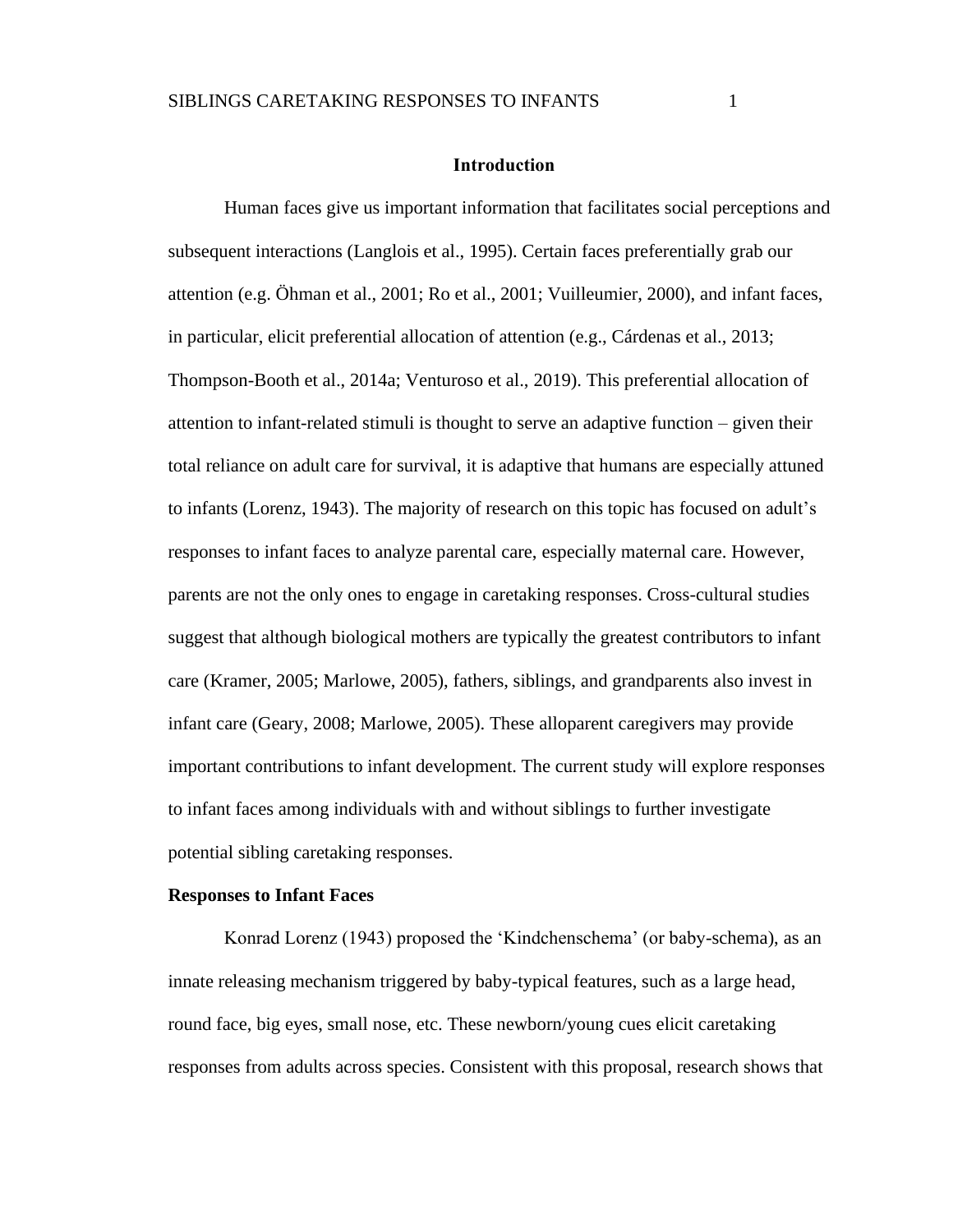baby-schema is perceived as cute (Borgi et al., 2014; Little, 2012), is rewarding (Glocker et al., 2009b; Hahn et al., 2013, 2015a, 2015b; Parsons et al., 2011), and enhances caretaking responses in adults (Glocker, et al., 2009a; Kurdahi Badr (Zahr) & Abdallah, 2001). Moreover, adults typically report being more likely to care for, protect, and form close bonds with infants that display facial cues that are perceived to be cute (Alley, 1981, Alley, 1983, Glocker et al., 2008, Hildebrandt & Fitzgerald, 1978). For example, in a study on the influence of cuteness on infant medical care, premature infants in the NICU that were rated as cuter by nurses, gained more weight, and spent less time in the hospital. These favorable outcomes occurred, presumably because the cute infants received more affectionate care than the less cute infants (Kurdahi Badr (Zahr) & Abdallah, 2001).

Infants that exhibit high levels of this baby-schema are perceived as cuter than those who do not (Borgi et al., 2014; Glocker et al., 2008). High baby-schema (or babyschema) refers to infants with chubby cheeks, high forehead, large eyes, and small nose and mouth. There are multiple methods and approaches to studying the baby-schema. For example, an early study of the impact of baby-schema features, Alley (1981) asked participants to rank head shape line drawings from least to most cute and found that participants rated the drawings with high-infantile characteristics as cuter than drawings with low-infantile characteristics. This effect was significant in both the frontal and profile views of line drawings. These findings demonstrate the importance of highinfantile head shape on cuteness perception (Alley, 1981). More recently, studies have used advanced computer graphic techniques to study the impact of baby-schema on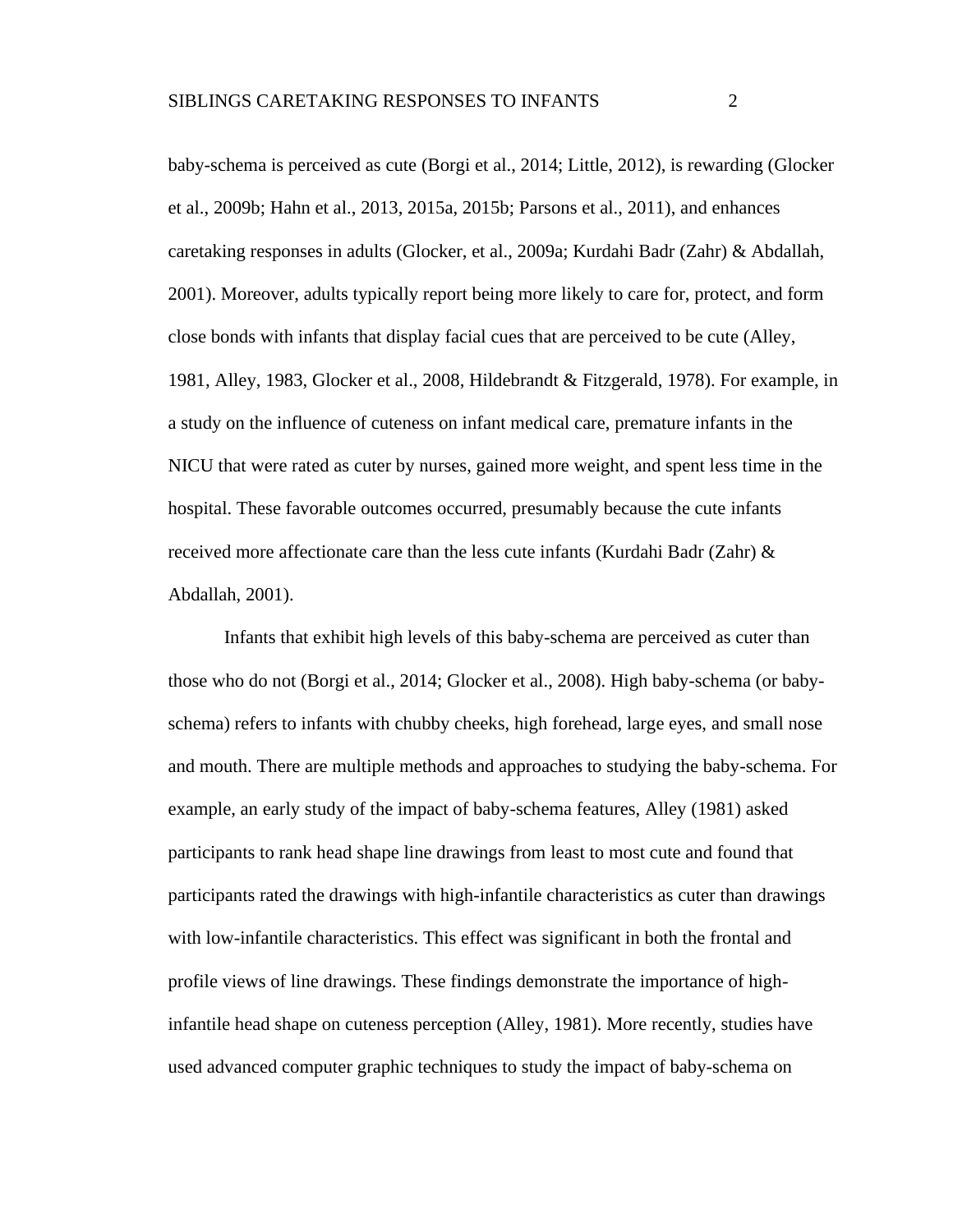cuteness perception (e.g., Glocker et al., 2009a, 2009b; Hahn et al., 2013, 2015a, 2015b; Little, 2012; Sprengelmeyer et al., 2009). Previous research using these techniques have held the infants' identity constant (i.e. used the same infant) to account for individual differences while producing high and low versions of the baby-schema. These manipulations work by altering the shape, size, and distance of features commonly associated with infant cuteness. High baby-schema manipulations consist of a round face, high forehead, big eyes, and small nose and mouth. Low baby-schema manipulations include a narrow face, low forehead, small eyes, and big nose and mouth. For example, Glocker et. al., (2009a) found that high baby-schema infants were rated as cuter and earned higher caretaking motivation responses than the low or unmanipulated versions.

Cuteness influences important aspects of parental care behaviors in adults. For example, cuter infants are commonly treated in a more lenient manner compared to their less cute counterparts (Langlois et al., 1995; Alley, 1983). In a study investigating the behaviors and attitudes of mothers based on infants' appearance, results show that cuter infants were more likely to be engaged with affectionate behaviors by their mothers, while less cute infants were more likely to be engaged with more routine caregiving behaviors, devoid of this affectionate interaction (Langlois et al., 1995). In this study, mothers described less cute infants as interfering more in the parents' lives than did mothers of cuter infants. Mothers reported more negative attitudes towards their infants if their infants became less cute (according to a panel of undergraduate students) over the three-month observation period. These findings support the idea that cuteness may elicit more positive caretaking responses and suppress negative parenting responses. For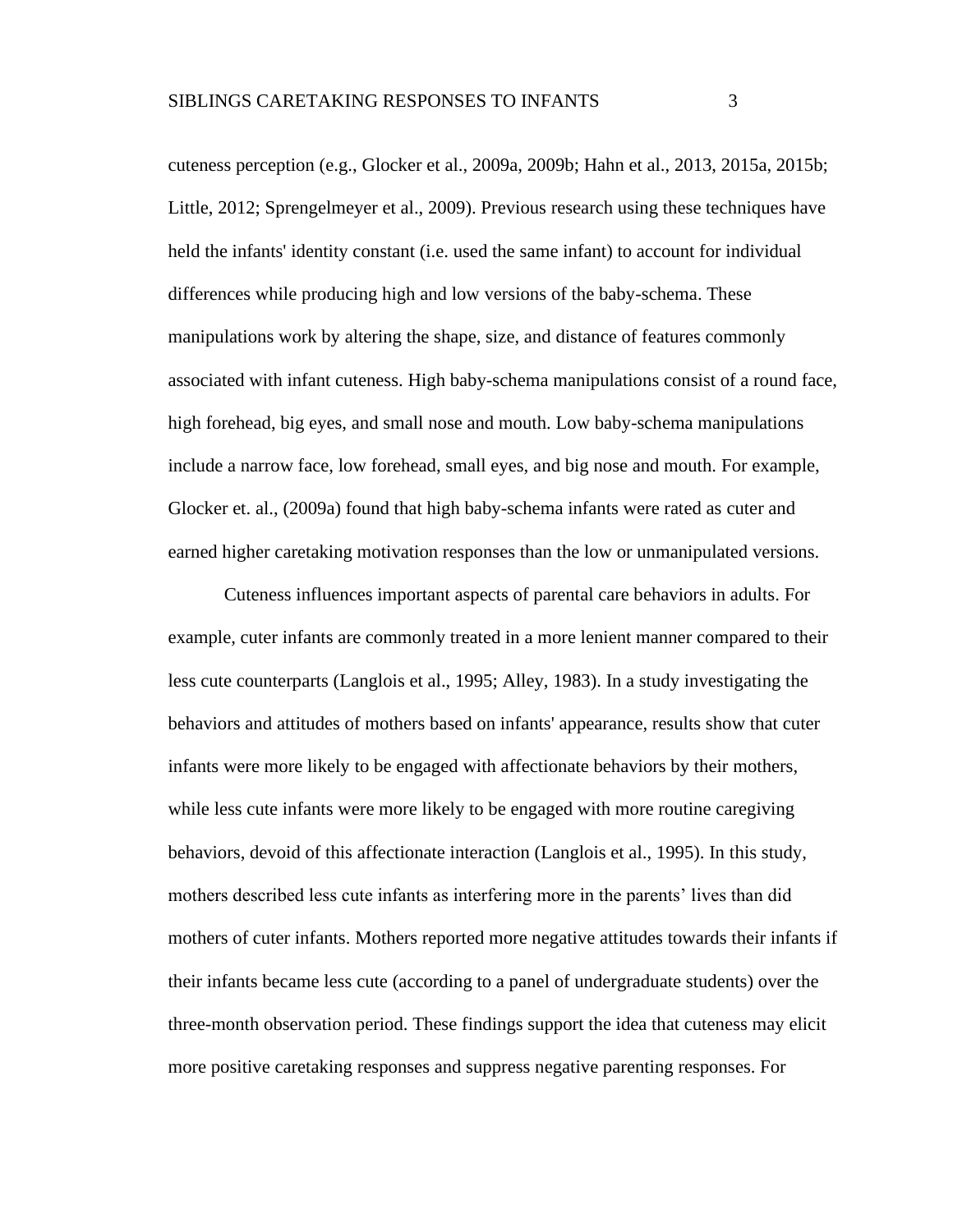example, Alley (1983) found that adults (students) reported being more likely to protect or defend cute than non-cute infants (i.e., those with more baby-schema vs. less). Cuteness also seems to impact direct caretaking quality. Glocker and colleagues asked undergraduate students to rate how much they would like to take care of various infants using a Likert-type scale and found that people reported a stronger desire to take care of cuter babies than less cute babies. Volk and Quinsey (2002) explored this phenomenon using a hypothetical adoption paradigm, wherein participants reported their desire to adopt various infants. The authors found that participants reported a stronger desire to adopt cuter babies than less cute babies. Together, these findings highlight the impact that baby-schema has on both actual and theoretical caretaking behavior.

The baby-schema preference is so strong that it extends across species (Borgi et al., 2014; Sanefuji et al., 2007; Little 2012; Lehmann et al., 2013) and to inanimate objects (Hinde & Barden., 1985; Morris et al., 1995; Miesler et al., 2011). For instance, Miesler and colleagues (2011), found that participants who viewed cars (which researchers manipulated to exhibit baby schema characteristics) perceived the cars as cuter, and demonstrated greater, positive affective responses than those who viewed the unmanipulated cars.

Other artefacts such as teddy bears, including the well-known Mickey mouse character, have also evolved over the years to portray more of these baby-like features (Hind & Barden, 1985; Morris et al., 1995). Similar studies looking at this effect among different species found that adults and children prefer looking at dogs, cats (Borgi et al., 2014), chimpanzees, and rabbits (Sanefuji et al., 2007) that exhibit high baby schema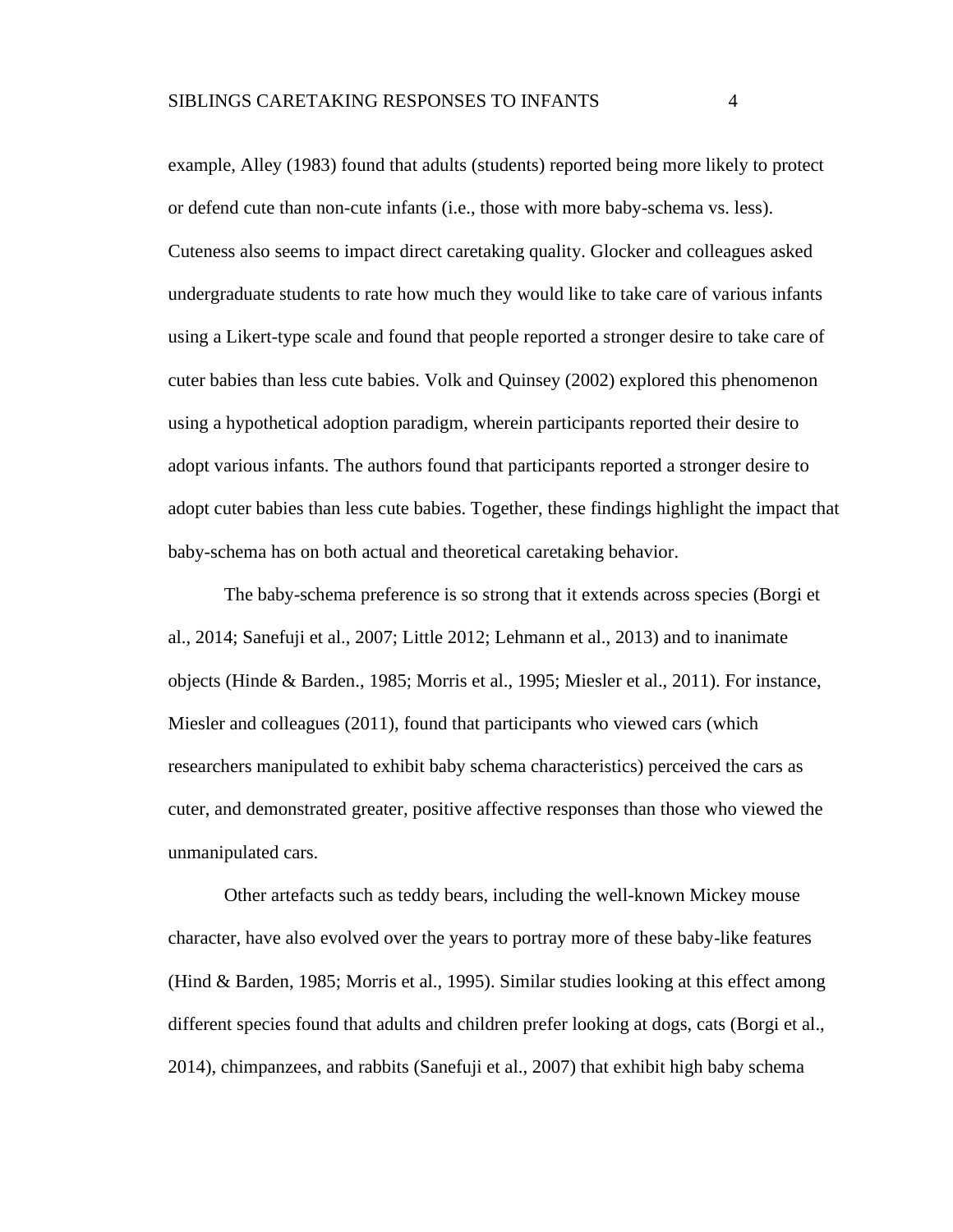characteristics. Other techniques have been used to study the caretaking effects influenced by the baby-schema.

Studies using both neuroimaging and behavioral techniques provide evidence that the neurocognitive mechanism for these caretaking-relevant responses to baby-schema involves the brain's reward system (reviewed in Hahn & Perrett, 2014). Neuroimaging studies indicate that baby-schema activates brain areas commonly associated with the reward system, such as the nucleus accumbens, anterior cingulate cortex, and thalamocingulate circuit (Caria et al., 2012; Glocker et al., 2009b). For example, in an fMRI study, Glocker and colleagues (2009b) showed nulliparous women pictures of infants with high baby-schema and infants with low baby-schema (along with unmanipulated images) and found that increased baby-schema was associated with increased activity in the nucleus accumbens related to the anticipation of reward.

Similarly, Caria and colleagues (2012) found that infant faces elicited stronger activity in the thalamo-cingulate circuit than adult faces (infant faces have a higher degree of baby-schema than adult faces). This circuit is linked to interactive responses and attachment behaviors as well as caregiving behaviors in adults (Glocker et al., 2009b). Other studies using behavioral measures of reward suggest that using the keypress paradigm accurately assesses the reward value of certain stimuli. This paradigm works by recording the amount of effort subjects exert to change the viewing time for specific stimuli. For instance, Aharon et al. (2001) reported that participants exerted more effort (viewed photos longer) using the keypress task while viewing attractive faces and the corresponding fMRI results indicated higher activation in the brain's reward circuits.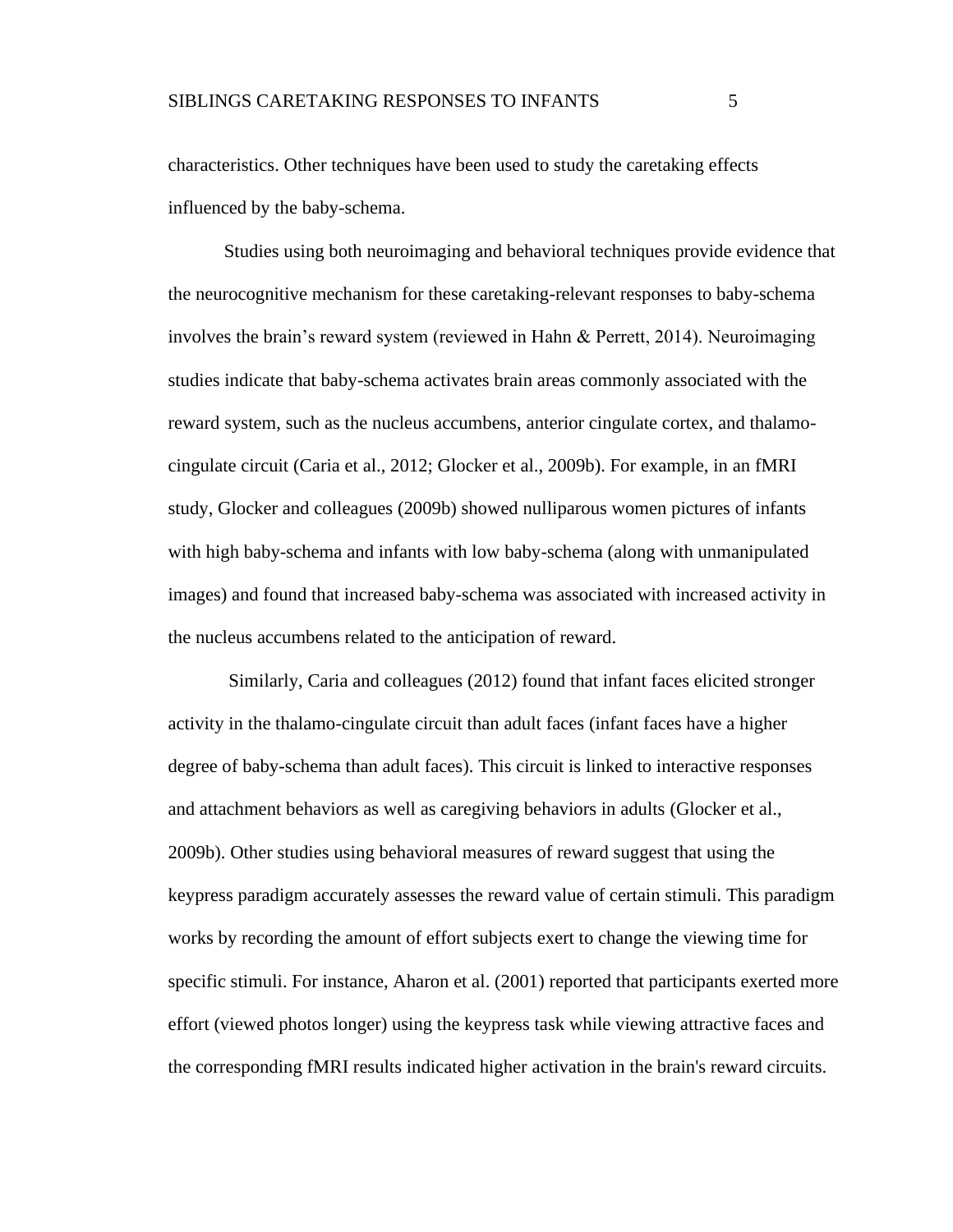#### <span id="page-11-0"></span>**Parental Status**

Previous research implicates that being a parent can change the way individuals respond to infants. Studies using behavioral measures show that parental status affects responsiveness to baby faces (Thompson-Booth et al., 2014b, 2014a). For example, Thompson‐Booth and colleagues (2014a, 2014b) showed that parents have enhanced attention allocation to infant faces compared to non-parents and that mothers spent more time looking at infant faces compared to non-mothers. Thompson-Booth (2013) provides evidence that individuals viewed infant faces for a longer amount of time versus otheraged faces, and this was particularly prominent in parents, which shows an enhanced preferential allocation to infant faces. Similar to Thompson‐Booth and colleagues (2014a, 2014b) parents showed longer reaction times when viewing infant faces compared to non-parents, and this effect was even greater amongst parents who viewed infants with a negative emotional state which may be an important adaptation to help infants needs and promote caretaking. Attentional allocation was similar between mothers and fathers, suggesting that parenting experience may impact attentional allocation to infant faces, as opposed to a biological preparedness (Thompson-Booth, 2013).

Other studies employ neuroimaging techniques to investigate the effects of parental status on processing of infant faces (Noll et al., 2012; Proverbio et al., 2006; Piallini et al., 2003). Proverbio and colleagues (2012) found that mothers showed greater neural activity in the left hemisphere when viewing infants compared to nulliparous women. Similarly, Noll and colleagues (2012) found hemispheric asymmetries in responses to infants as a function of parental status using EEG techniques. Specifically,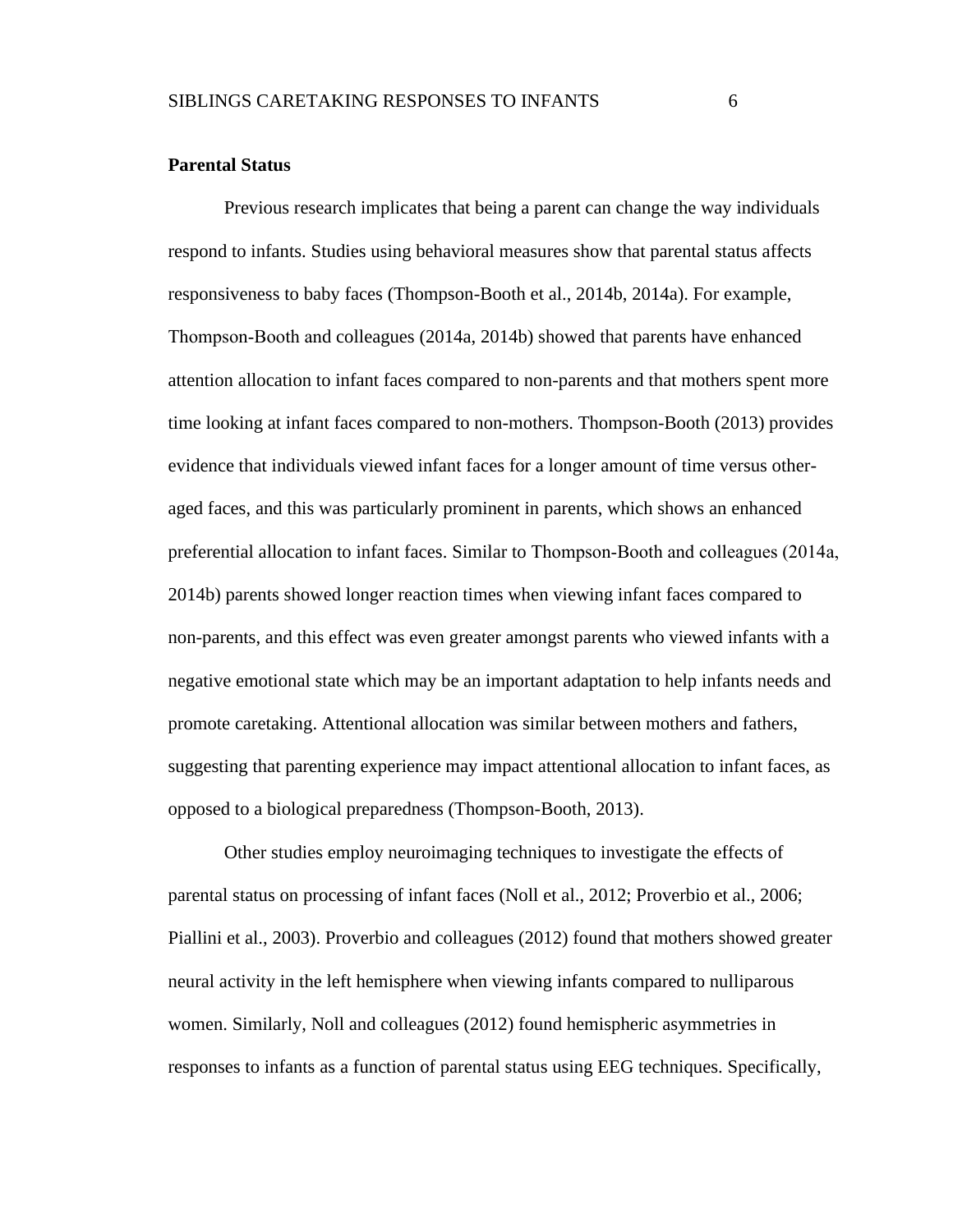they looked at the P1 for a general early visual processing neural marker and the N170 for an early face processing neural marker. Parental status did not have an impact on face processing generally, however, a significant interaction was found between parental status and hemisphere activity. The N170 is used as an early face processing neural marker and exhibited stronger activity in the right hemisphere versus the left hemisphere for non-mothers, while mothers showed more equal hemispheric sensitivity to infant faces, suggesting that non-parents have asymmetry in face perception (Noll et al., 2012).

#### <span id="page-12-0"></span>**Considering Alloparental Caregivers**

Although much of the research on attention and caretaking has focused on parents, there are often other caretakers involved in raising children (i.e alloparents). In one such study, De Bruine and colleagues (2011) investigated the effects of having opposite-sex siblings on prosocial and sexual attitudes. Younger siblings have strong cues of kinship from maternal-perinatal association, whereas older siblings do not. In general, women exhibited a self-resemblance bias when determining women's and men's trustworthiness and women's attractiveness, but not for men's attractiveness. Women without brothers had a greater self-resemblance bias for attraction, but not for trustworthiness. The more brothers women had predicted stronger aversions to selfresemblance. Women without younger brothers showed a greater self-resemblance bias for male attraction than women with younger brothers. Attractiveness seems to be affected by the birth position and number of siblings, while trustworthiness judgments do not (DeBruine et al., 2011). These findings suggest that having siblings may influence perceptions of faces.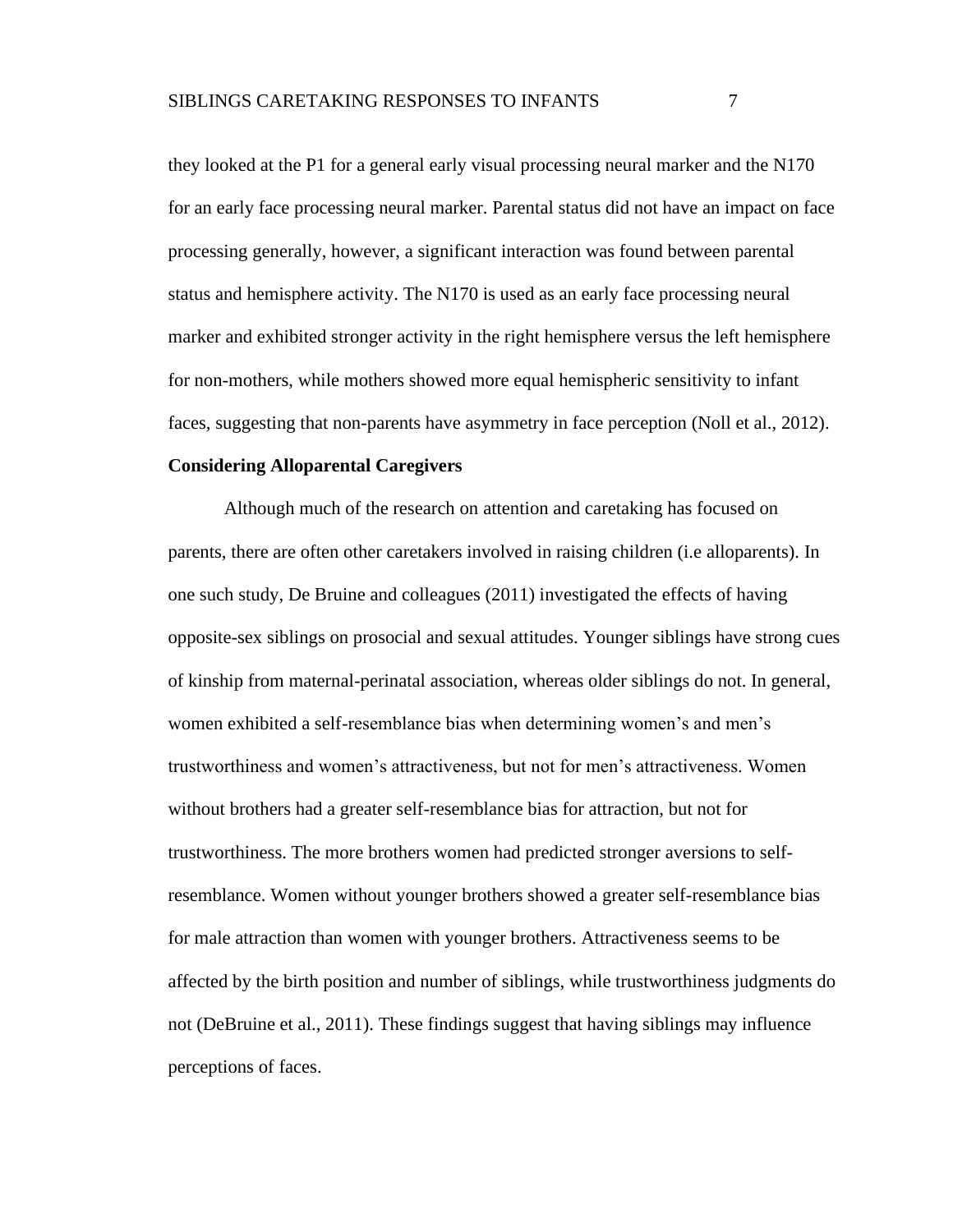Similarly, Luo and colleagues (2015) found that experience with siblings affects the likeability of children's faces for adults. Participants were undergraduate college students with and without siblings who had no children of their own and no extensive experience with children other than their siblings. As researchers suspected, infant faces held the highest likeability ratings in both adults with and without siblings. When looking at faces ranging from infants to children 6.5 years of age, adult participants with siblings maintained their likeability for young children's faces  $($ >7 months of age), while participants without siblings showed lower likeability ratings with increasing age. Participants with siblings found infants and children equally likeable while participants without siblings found children less likeable than infants. These findings suggest that the baby schema may be enhanced for adults who had experience with siblings during their childhood. Although there were no differences in likeability ratings if participants had older versus younger siblings, the closer in age participants were to their sibling the higher likeability ratings were (Luo et al., 2015).

#### <span id="page-13-0"></span>**The Current Study**

The purpose of the current study is to investigate the reward value of infant cuteness and cuteness sensitivity in adults with siblings compared to adults without siblings by manipulating the baby schema effect (i.e., cuteness) in infant faces. My aim is to help bridge the gaps between previous research on how experience with children during developmental stages may shape adults' sensitivity to cuteness perception of infants' faces later in life.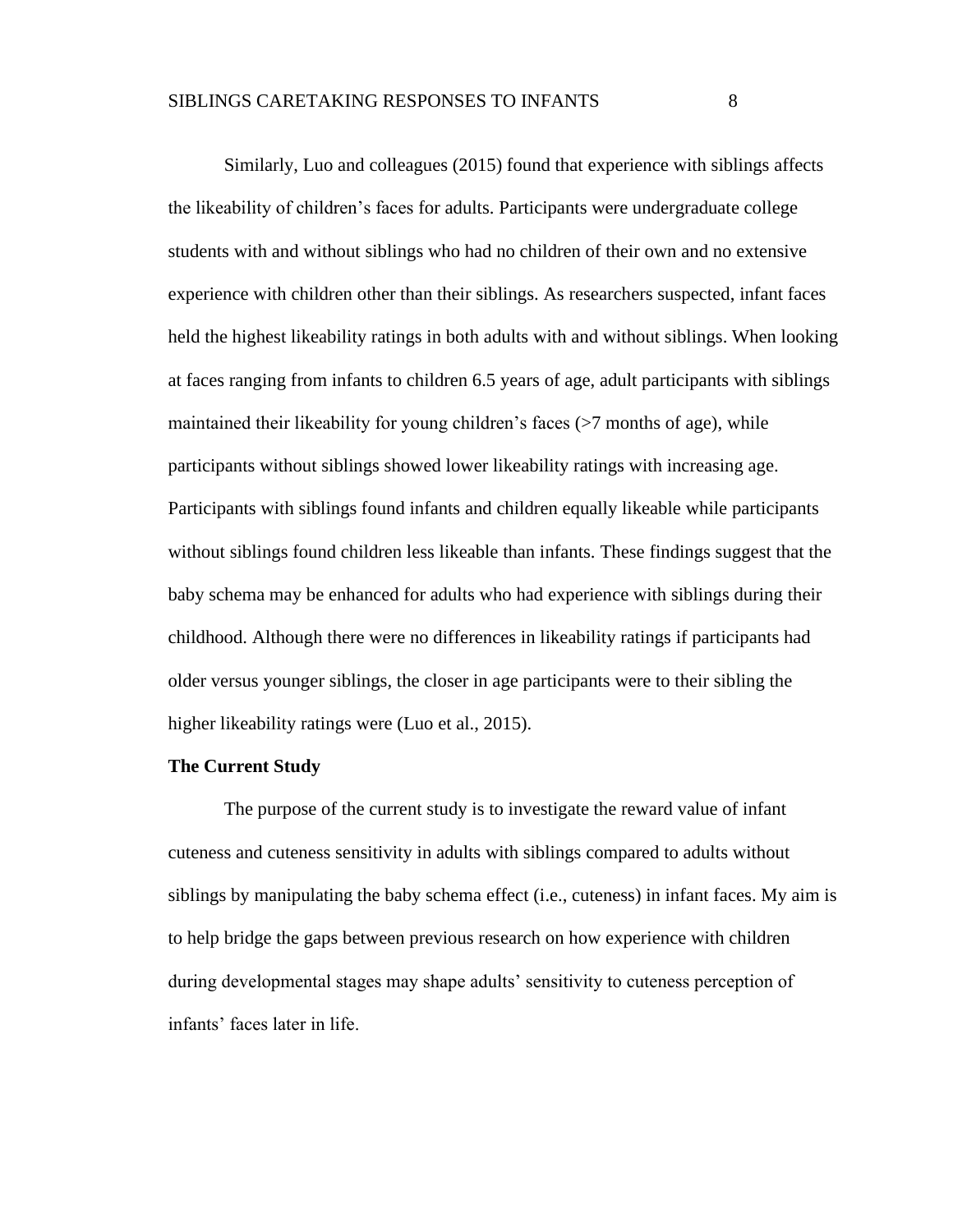## <span id="page-14-0"></span>*Hypothesis 1*

Given that individuals with siblings may have more experience with caretaking and infants, I predict that both the reward value of infant cuteness and cuteness sensitivity will be higher in individuals with siblings than those without.

## <span id="page-14-1"></span>*Hypothesis 2*

Given that individuals with younger siblings will likely have had more caretaking opportunities, I predict that these effects will be stronger in individuals with younger siblings than those without younger siblings.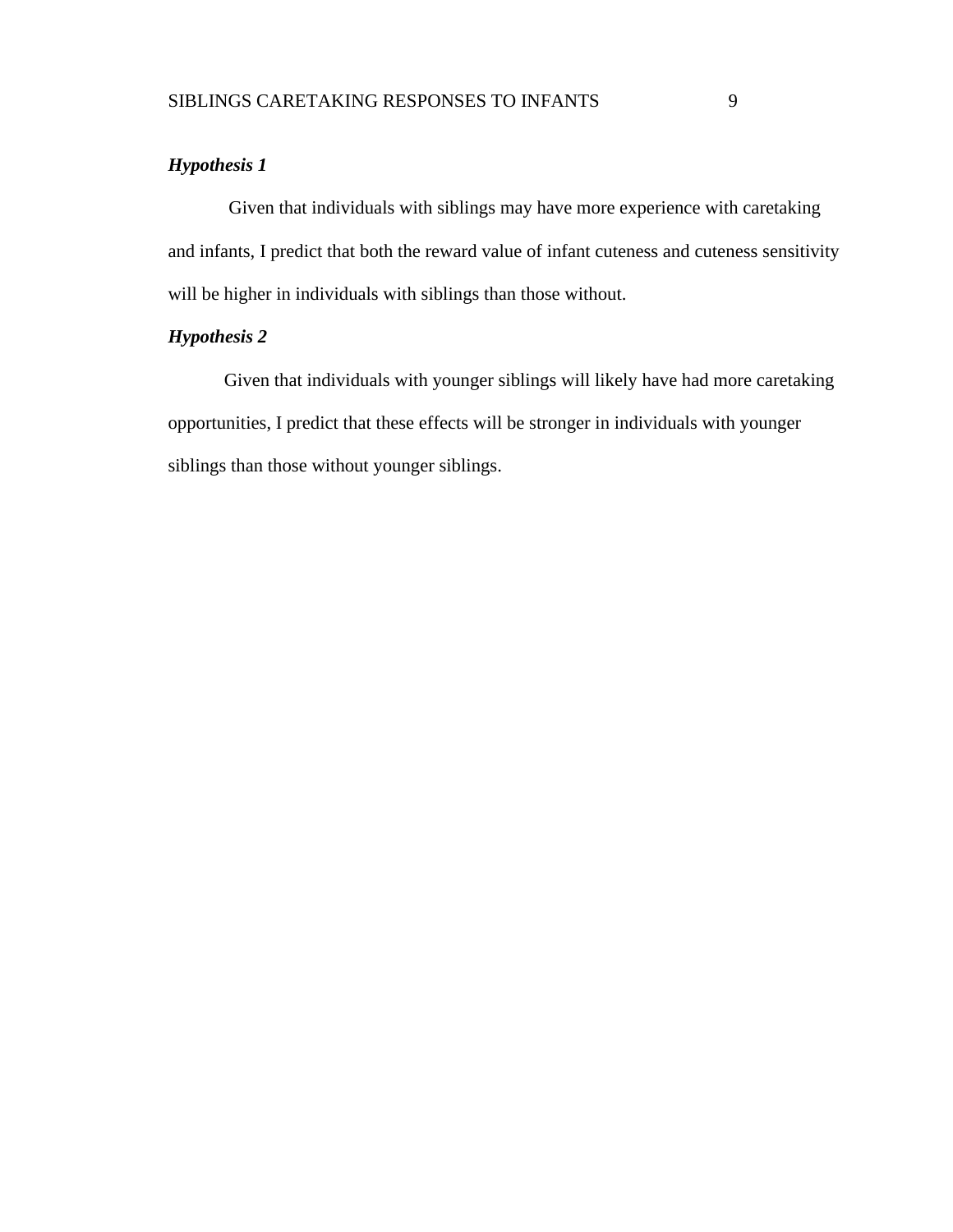#### **Methods**

#### <span id="page-15-1"></span><span id="page-15-0"></span>**Participants**

A total of 72 participants (46 females, 23 males, 3 did not disclose) between the ages of 18-45 ( $M = 26.32$  years,  $SD = 7.89$ ) were recruited from Cal Poly Humboldt's SONA Systems (a participant management tool used in the Psychology department). This system allows undergraduate and graduate students to participate in various studies going on in the Psychology department. Among this sample, 40 participants reported that they had at least one younger sibling, 24 participants did not have younger siblings, and 8 participants had no siblings. The majority of participants were white (68.1%), followed by Latino (15.3%), mixed race/ethnicity (6.9%), other (5.6%), East Asian (5.6%), African (4.2%), Arabic (2.8%), and West Asian (1.4%).

Participants had the option of stopping the study at any time, therefore not everyone completed both tasks (described below) - 69 participants completed the rating task, and 55 participants completed the keypress task, 52 participants completed both tasks. The 3 participants who completed the keypress task but not the rating task all had younger siblings. The 17 participants who completed the rating task but not the keypress task were represented across all three sibling groups (3 had no siblings, 6 had no younger siblings, and 8 had younger siblings). The ages and ethnicities of these participants who completed one but not both tasks were varied (age range 18-45). Because the study was conducted fully online, the reason behind attrition is unknown. However, it is not surprising that more participants dropped out of the keypress task than the rating task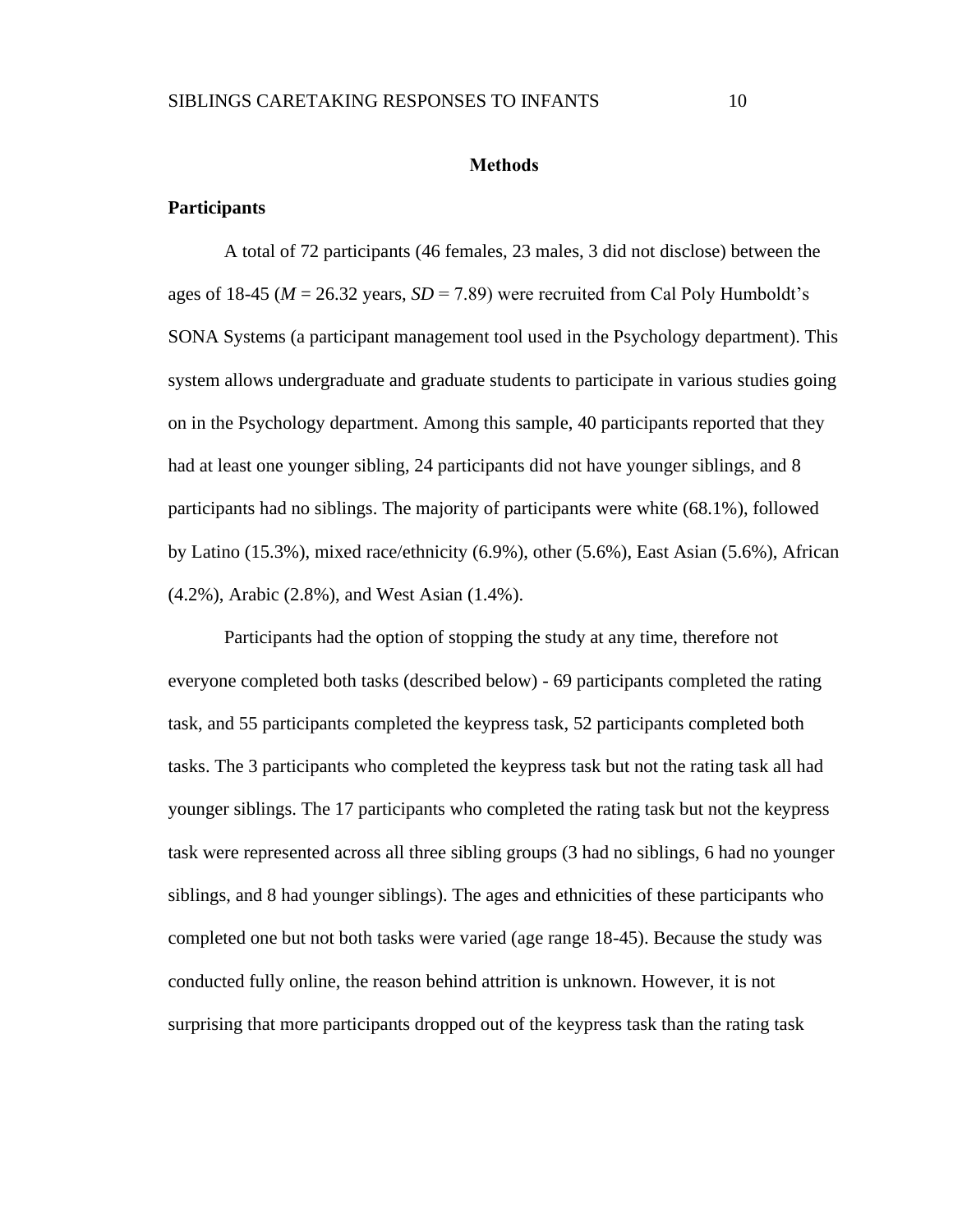given that the keypress task is uncommon and involves additional training which participants may find boring.

#### <span id="page-16-0"></span>**Sibling Composition**

Participants completed a sibling composition questionnaire that asked them to report the type (i.e., full, half, step/adopted), sex, and age of each of their siblings as well as the length of co-residence (i.e., time spent living in the same household) for each of their siblings. After data collection had begun a question regarding the amount of care provided for each sibling was added to this questionnaire. Following East and Hamill (2013), the question added was: "In general, how often do you take care of your brothers or sisters?" with response options of  $1 =$  *hardly ever*,  $2 =$  *a little*,  $3 =$  *sometimes*,  $4 =$ *often*, and 5 = *all the time*. Among the entire sample, approximately 25 % of participants answered this question.

#### <span id="page-16-1"></span>**Face Stimuli**

The stimuli used in the current study were the same as those used in Hahn et al. (2015a). Following previous work on infant cuteness (e.g., Hahn et al., 2013, 2015a, 2015b; Lobmaier et al., 2010; Sprengelmeyer et al., 2009), first 10 infant composite faces were created by averaging the shape, color, and texture cues of two individual faces (see Tiddeman, Burt, & Perrett, 2001) for more information regarding these computer graphic techniques). Cuteness (baby schema) prototypes that had been previously manufactured (see Hahn et al., 2013) were then used to modify the 2D linear shape of the facial composites by applying a transform based on a proportion of the difference in shape between the high-cute and low-cute prototypes to each face in order to manipulate the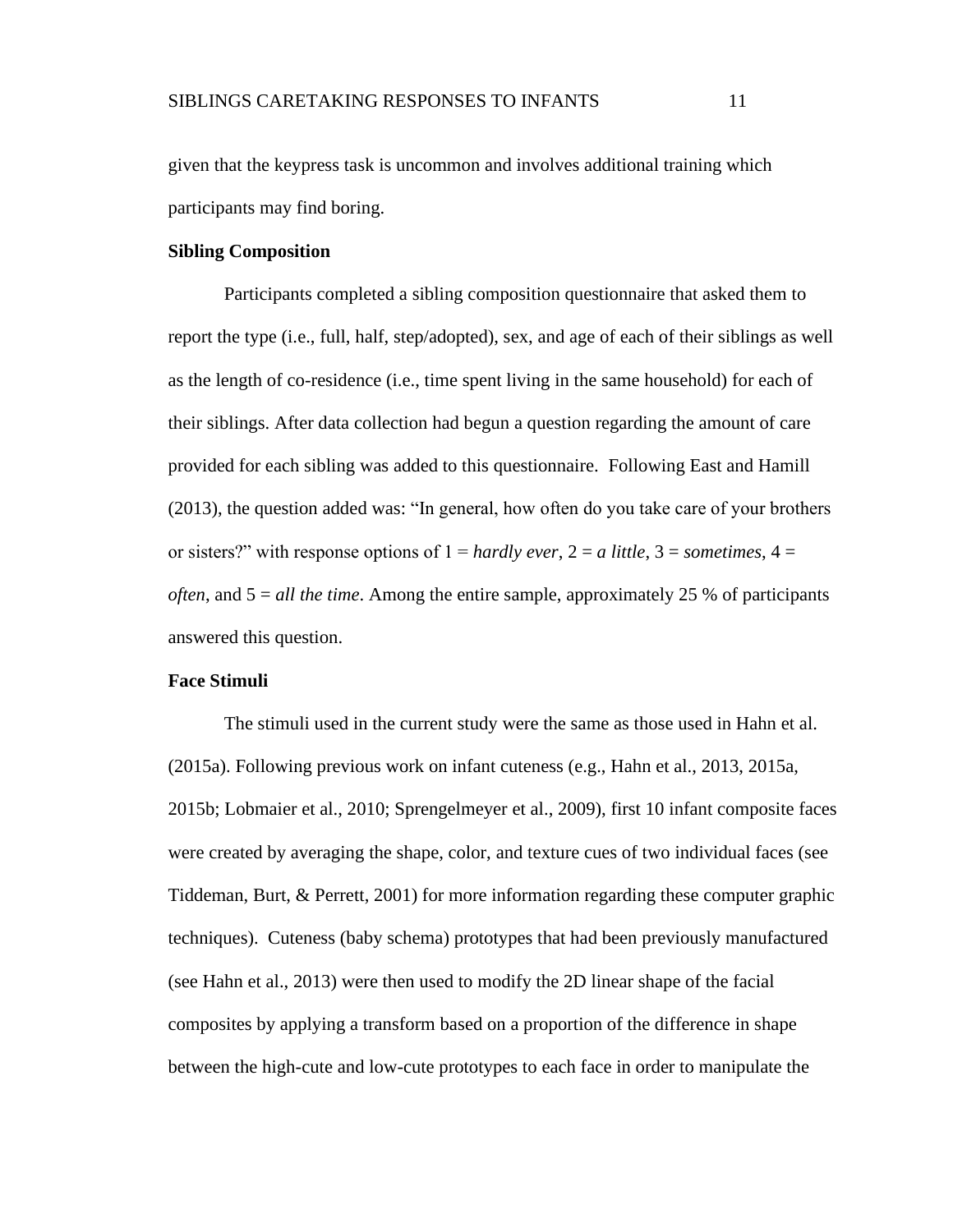appearance within a given identity. Each composite face was transformed -50% in cuteness (based on shape cues alone) to create the low-cute version and +50% cuteness to create the high-cute version (see Figure 1).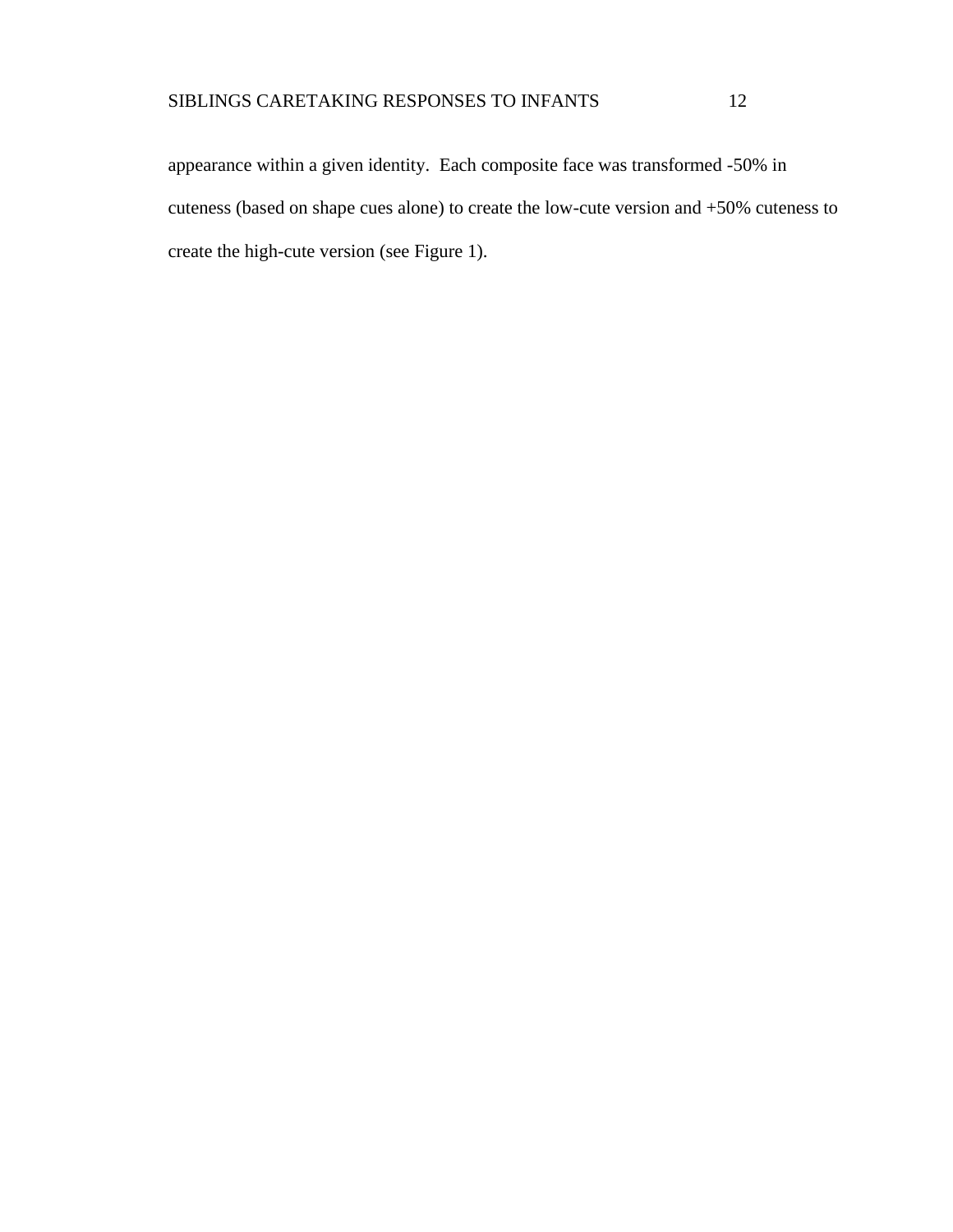## <span id="page-18-2"></span>**Figure 1**

*Example infant faces. The high cute version with enhanced baby schema is shown on the left while the low cute version with decreased baby schema is shown on the right.* 



#### <span id="page-18-0"></span>**Procedure**

IRB approval (# 21-053) was granted on November 15, 2021. Participants signed up for the study via Cal Poly Humboldt's SONA research participation pool. Following Hahn et al. (2015a) participants completed a "pay-per-view" keypress task to assess the reward value of infant cuteness and a Likert-scale rating task to assess their sensitivity to infant cuteness. Participants completed both the keypress and rating task in a fully randomized order. This study was conducted entirely online and took approximately 15 minutes for participants to complete. Course credit was offered for any students who participated through Cal Poly Humboldt's SONA research participation pool.

#### <span id="page-18-1"></span>**Keypress task**

Images of the 20 infant faces were presented in a fully randomized order. Participants could control the viewing time of each image by pressing the assigned keys on their keyboard. Participants were able to increase the length of time a face is presented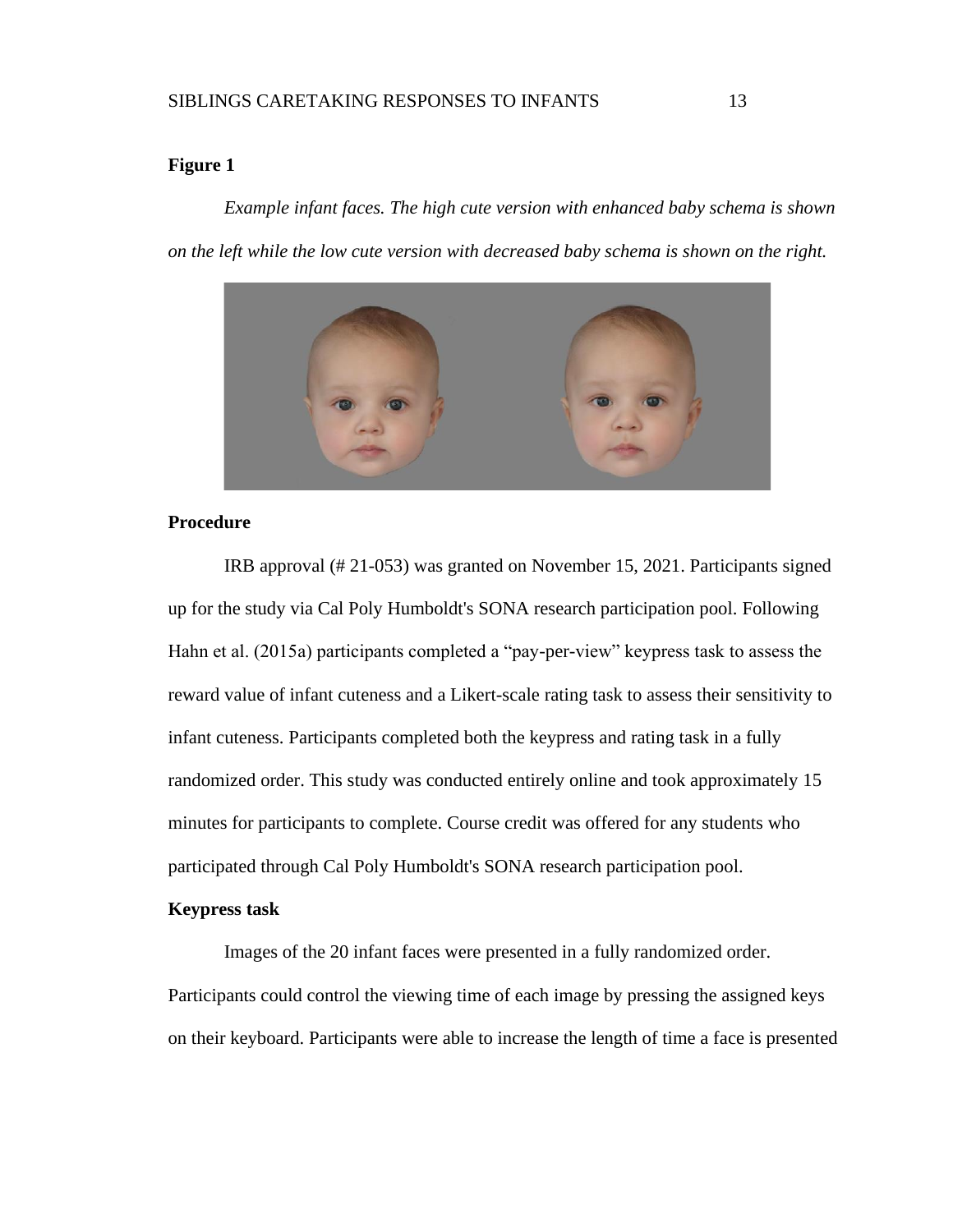by pressing the 7 and 8 keys or decrease the length of time each face was presented by pressing the 1 and 2 keys. Each key press either increased or decreased the length of time a face is presented by 100 ms. The default viewing duration for every face was 4 s. The key-press task responses are an established predictor of the reward values of faces (Aharon et al., 2001). Key-press responses were scored for each face by subtracting the number of keypresses made to decrease the viewing time from those made to increase the viewing time. The key-press scores were used to determine each participant's cuteness reward score by subtracting the mean key-press score from the high-cuteness versions. Higher scores reflect a greater effect of cuteness on the reward value.

#### <span id="page-19-0"></span>**Rating task**

Infant faces were presented in a fully randomized order and rated for cuteness on a scale from 1 (*not cute*) to 7 (*very cute*). Participant's cuteness perception was determined by subtracting the mean rating they give to the low-cuteness versions of infant faces from that they give to the high-cuteness versions. Higher scores thus reflect that cuteness has a greater effect on ratings.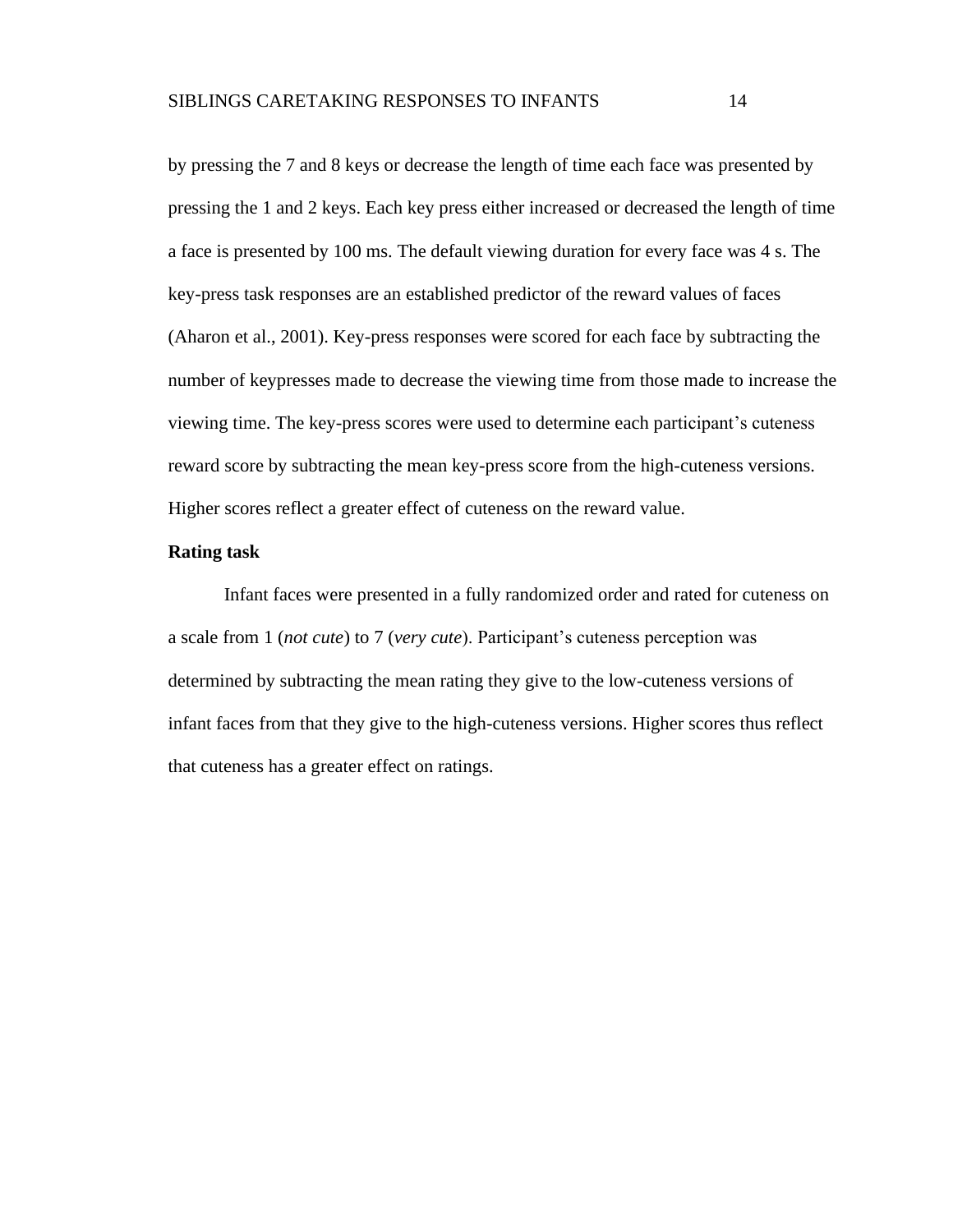#### **Results**

<span id="page-20-0"></span>All analyses were conducted using R (4.1.2, R Core Team, 2021) and the ezANOVA (4.4-0) and lmerTest (3.1-3) packages. Following the protocol outlined in Hahn et al. (2015a), a cuteness reward score was calculated for the keypress data and a cuteness sensitivity score was calculated for the rating data. These scores are the average number of keypresses or the average cuteness rating for the high cute face versions minus the respective score for the low cute face versions. Therefore, higher scores reflect increased reward value of cuteness or sensitivity to cuteness. These cuteness reward scores and cuteness sensitivity scores served as the dependent variables (DV) in the analyses reported below. Prior to conducting the planned analysis, these DVs were inspected for kurtosis and skewness. Although the reward score data was not normally distributed, ANOVA is robust to non-normal data. Analyses were repeated with potential outliers (any value outside 3 *SD* from the mean) to ensure the pattern of results was not affected by potential outliers in the data.

Correlational analyses were performed to examine the relationships between variables in the study. A couple of the variables were in fact correlated including cuteness reward, cuteness sensitivity, and number of younger siblings. Results indicated a significant positive correlation between cuteness reward and cuteness sensitivity,  $r =$ .345,  $p = .012$ . This suggests that the more rewarding infant faces were, also associated to higher levels of sensitivity to cuteness. In other words, participants who viewed the infant faces for a longer amount of time, also rated the infant faces as cuter, compared to those who viewed them for a lesser amount of time. There was also a significant positive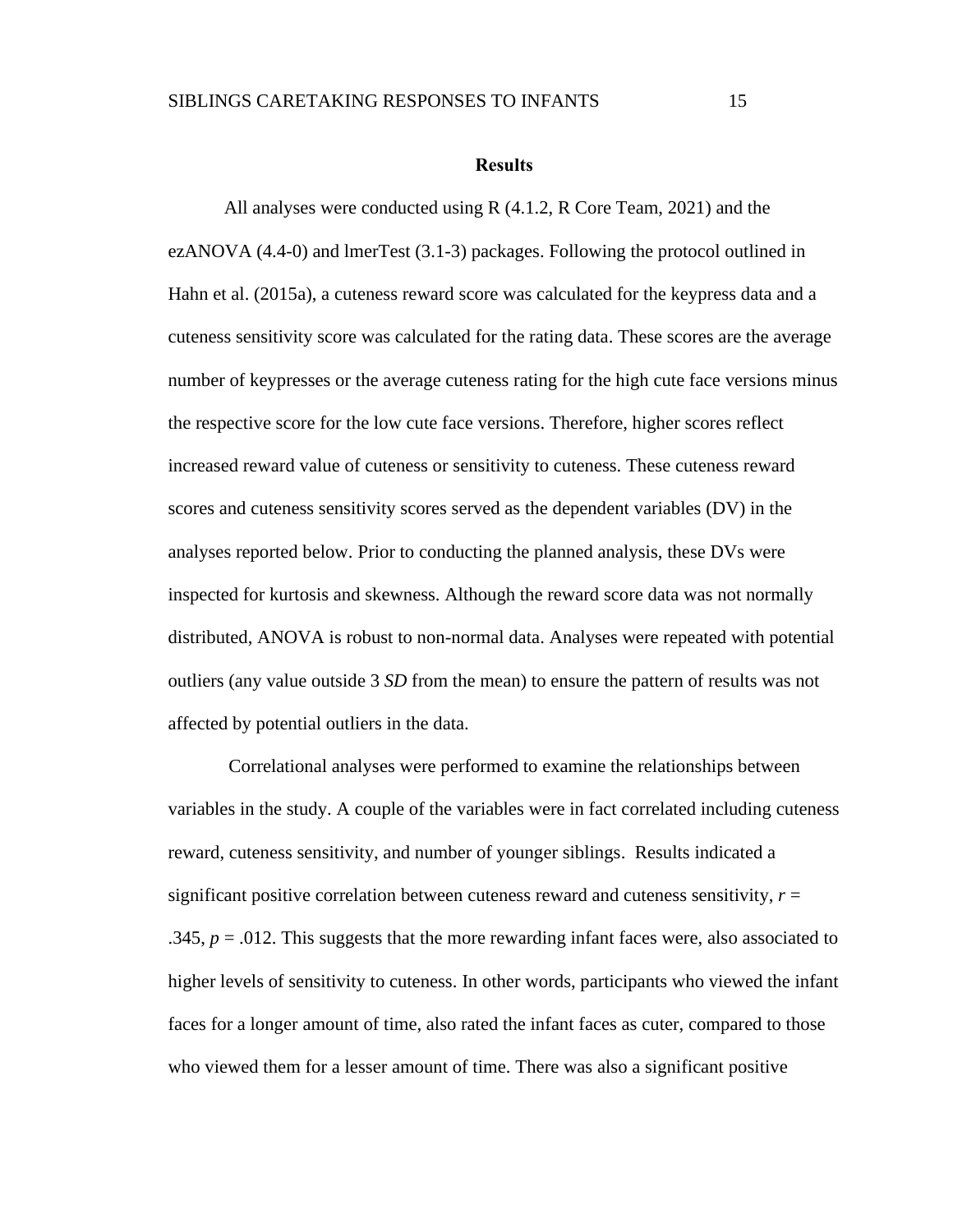correlation between total siblings and number of younger siblings,  $r = .402$ ,  $p < .001$ . This makes sense because those who have more siblings have more possibilities of having a younger sibling.

First, one-sample *t*-tests comparing the cuteness reward and cuteness sensitivity scores to zero were performed to confirm that the cuteness manipulation was perceived by the participants. This preliminary analysis served as a manipulation check for infant cuteness. In line with previous studies using these stimuli (Hahn et al., 2015a, 2015b), the results showed that cuteness was rewarding,  $t(54) = 1.92$ ,  $p = .029$ ,  $M = 1.79$ ,  $SD =$ 6.90, and participants were indeed sensitive to cuteness overall,  $t(68) = 5.17$   $p < .001$ , M  $= 0.24$ ,  $SD = 0.39$ . These results confirm that participants could detect the manipulation of the infant faces, meaning they could tell the difference between the high baby schema faces compared to the low baby schema faces.

To test the first hypothesis for the predicted effect of having younger siblings on responses to infant cuteness, a one-way ANOVA was run separately for both the cuteness reward ( $N = 55$ ) and cuteness sensitivity ( $N = 69$ ) scores with sibling group (3 levels: no siblings, no younger siblings, younger siblings) as a between-subjects factor. Levene's Test of equality of variances was used to confirm the assumption of homogeneity of variance was met for these analyses. A sensitivity analysis (using the *pwr2ppl* package in R) indicated that a sample of 55 for reward value of cuteness gives a power of .13 to detect effects as small as  $\eta$  = 0.02 while a sample of 69 for cuteness sensitivity gives a power of .56 to detect effects as small as  $\eta$ 2 = 0.08. This sensitivity analysis suggests that a greater amount of power is necessary to make a reliable prediction. This indicates that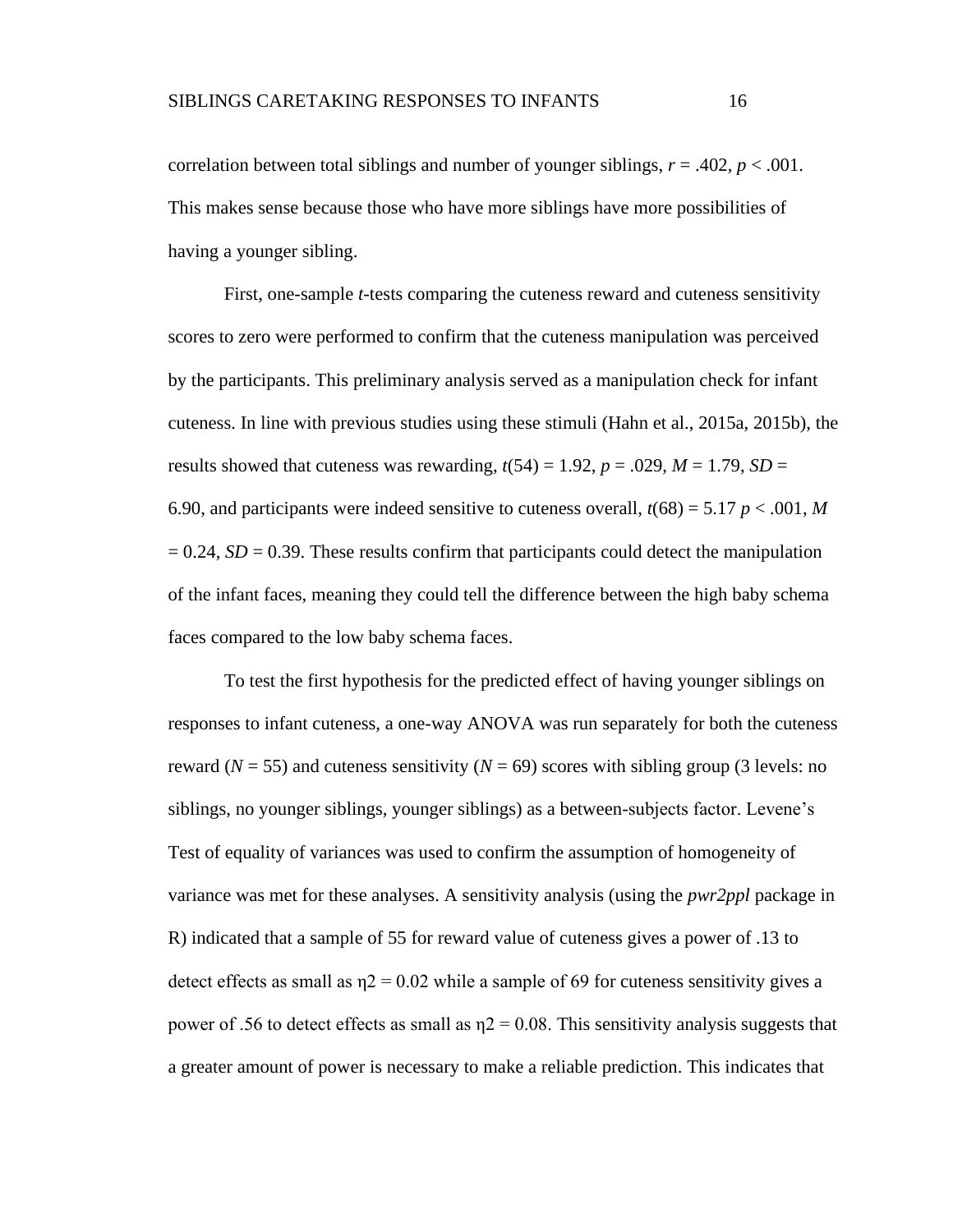the ability to detect an effect size is larger for cuteness sensitivity than reward value in this sample. However, larger sample sizes would be essential to improve the power of this study.

There were no significant differences between sibling groups for the reward value of cuteness,  $F(2,52) = 0.49$   $p = .612$ ,  $\eta^2$ <sub>G</sub> = .02, meaning that participants with younger siblings did not find cuteness any more rewarding than those without younger siblings. The cuteness sensitivity data revealed a marginally significant effect of sibling group,  $F(2,66) = 3.01$ ,  $p = .056$ ,  $\eta^2$ <sub>G</sub> = .08. Contrary to the prediction, participants with no siblings appeared to be the most sensitive to infant cuteness (see Figure 2). Post-hoc comparisons (Bonferroni corrected) revealed that participants with no siblings were significantly more sensitive to cuteness than those with no younger siblings ( $p = .052$ ) but not those with younger siblings ( $p = .229$ ); those with younger siblings were not different from those without younger siblings ( $p = .789$ ).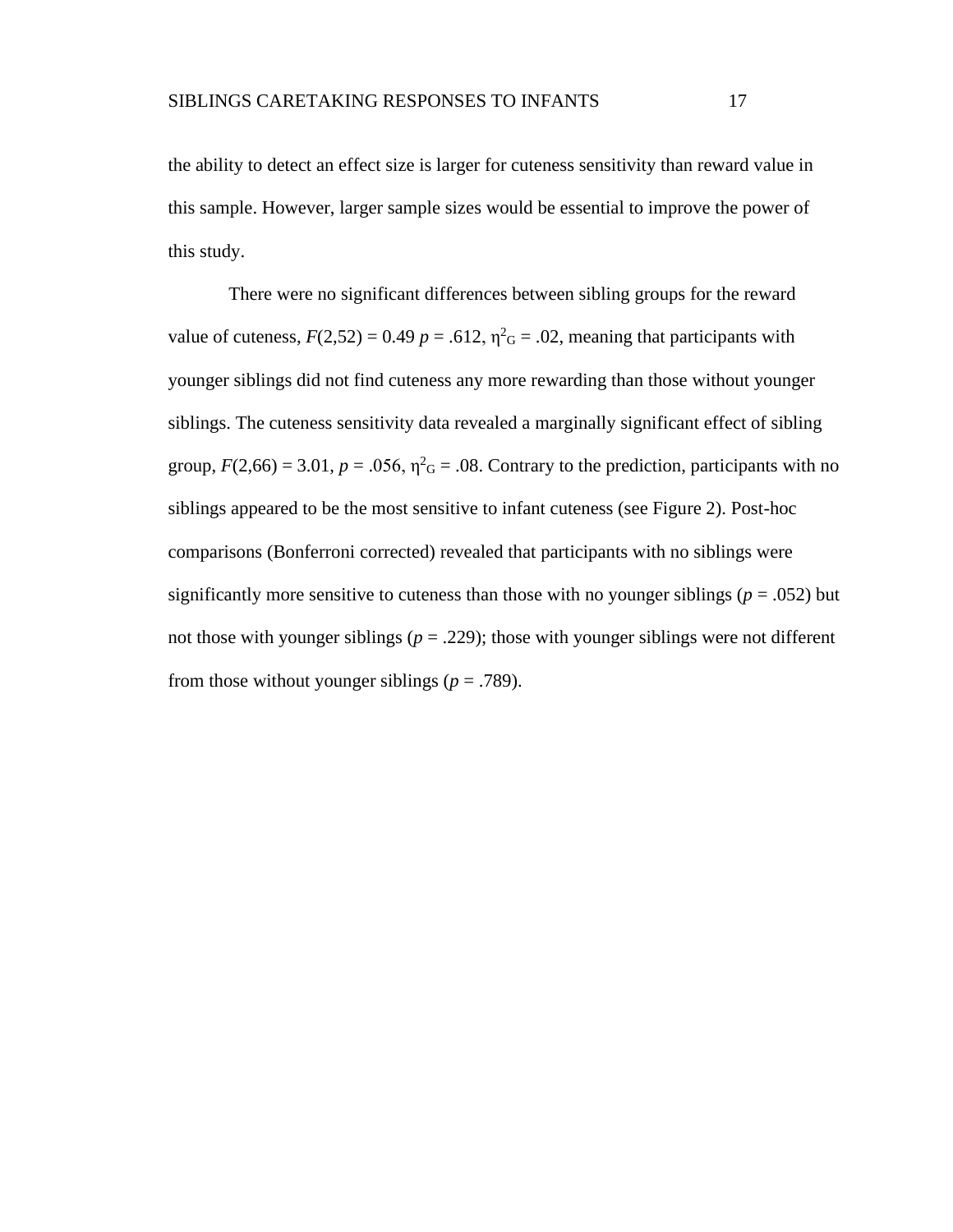## <span id="page-23-0"></span>**Figure 2**

*This graph illustrates the average rating scores of infant cuteness across sibling groups.*



To explore whether the number of younger siblings and/or amount of care provided for younger siblings predicts responses to infant cuteness, regression analyses were run on the subset of participants who reported having at least one younger sibling and/or reported level of care provided for younger siblings. The number of younger siblings a participant had, did not significantly predict the reward value of infant cuteness,  $R^2 = .003$ ,  $F(1, 30) = 0.08$ ,  $b = .26$ ,  $p = .779$ ,  $n = 32$ . The number of younger siblings a participant had also did not significantly predict the sensitivity to infant cuteness,  $R^2 = .038$ ,  $F(1, 35) = 1.39$ ,  $b = .07$ ,  $p = .246$   $n = 37$ . The amount of care a participant provided to a younger sibling did not significantly predict the reward value of infant cuteness,  $R^2 = .029$ ,  $F(1, 14) = 0.43$ ,  $b = -.85$ ,  $p = .524$ ,  $n = 16$ . The amount of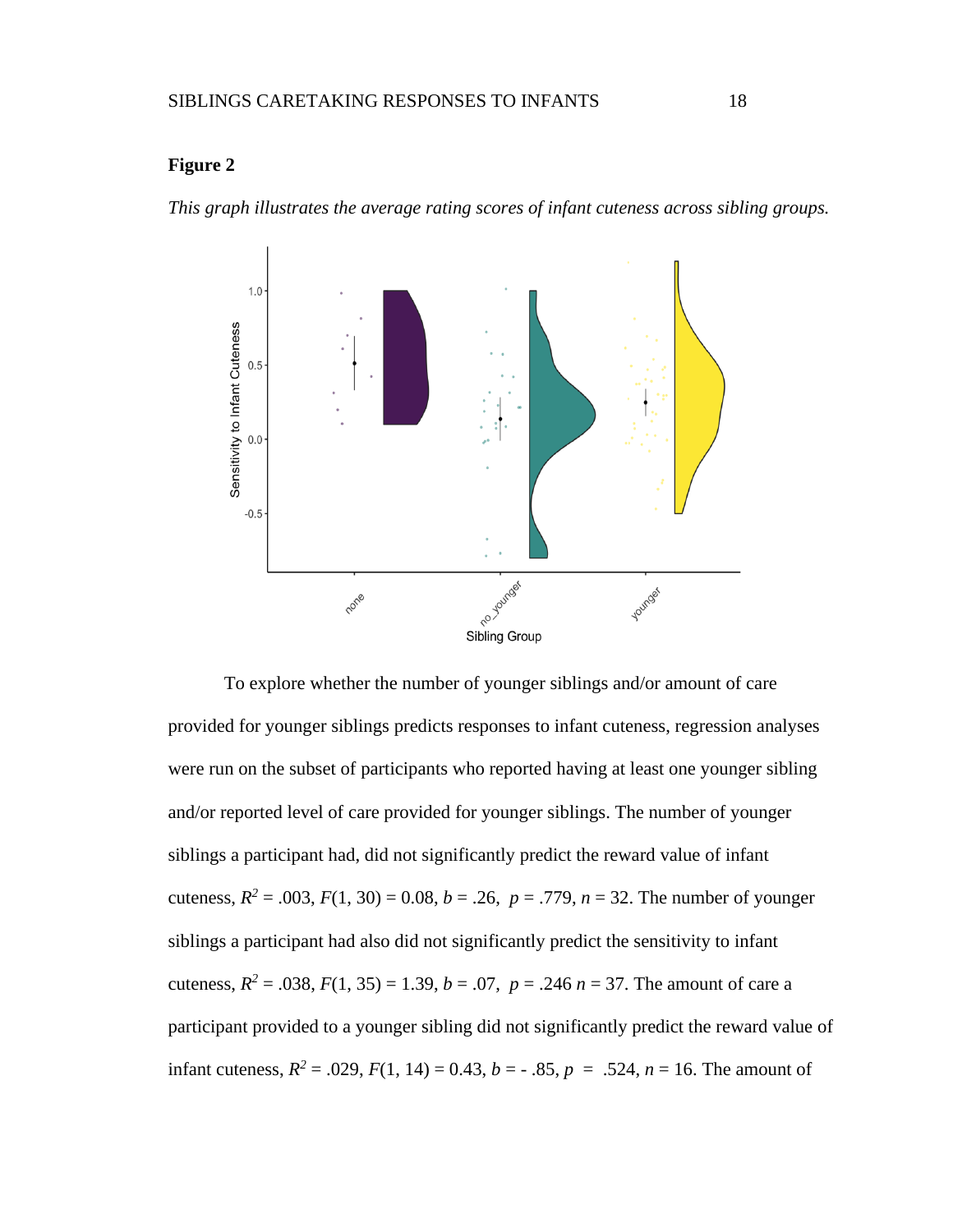care a participant provided to a younger sibling also did not significantly predict the sensitivity to infant cuteness,  $R^2 < .001$ ,  $F(1, 17) = 0.01$ ,  $b = -.01$ ,  $p = .933$ ,  $n = 19$ . Overall, neither having more younger siblings nor the amount of care provided to those younger siblings influenced participants' responses to infant cuteness. However, given the small number of participants for the study, this analysis is exploratory in nature. A larger sample size is needed for a to provide a better understanding on how the number of younger siblings and/or amount of care provided for younger siblings predicts adult's responses to infant cuteness.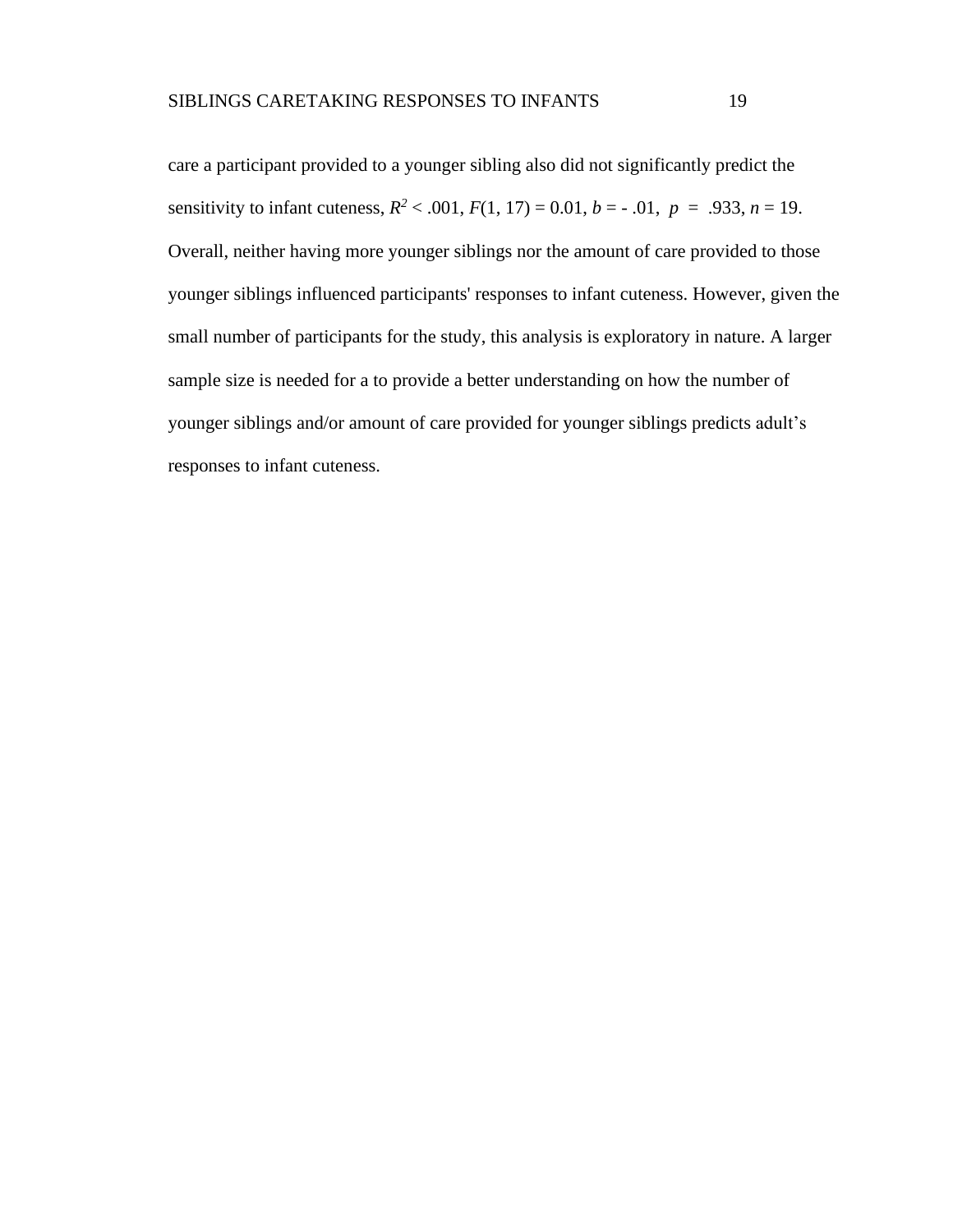#### **Discussion**

<span id="page-25-0"></span>Previous research has demonstrated that infant faces elicit positive responses and parental care from adults (Langlois et al., 1995; Alley, 1983), but less research has been studied on how caregivers other than the parents (i.e., alloparental caregivers) perceive infant faces. Some evidence shows that having siblings closer in age increases positive affective responses to young children's faces (Luo et al., 2015). This finding may suggest that having siblings could impact responses to young children's faces. The current study investigated the reward value of infant cuteness and cuteness sensitivity in adults with younger siblings, adults with older siblings, and adults without any siblings.

In line with previous research (Glocker et al., 2009a, 2009b; Hahn et al., 2015a, 2015b), participants overall spent more time viewing high baby schema infants compared to low baby schema infants, which demonstrates that infant cuteness is rewarding in general. Participants also rated the high baby schema infant faces as cuter than the low baby schema infant faces which confirms that the cuteness manipulation employed in the current study was effective. This manipulation, although subtle, significantly affected cuteness ratings suggesting that adults are sensitive to the baby schema in infant faces in general.

Contrary to my predictions, however, having siblings – and younger siblings in particular - did not impact the reward value of cuteness. There was no effect of sibling group (having younger siblings, having no younger siblings, not having any siblings) for the reward value of cuteness suggesting that all participants found cuteness equally rewarding, regardless of their exposure to siblings growing up. One possibility is that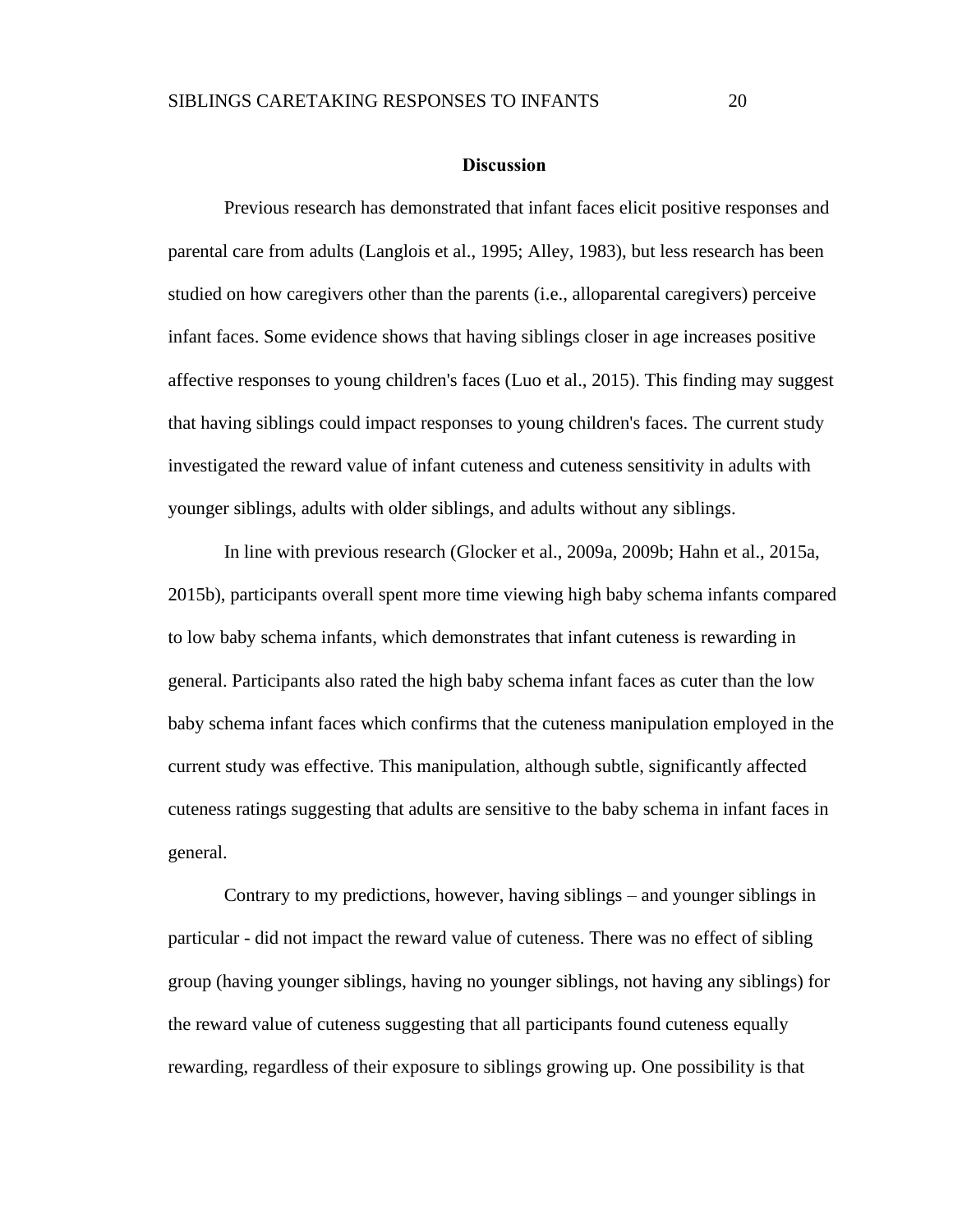simply having siblings does not translate to actual alloparental care activities which could impact responses to cuteness. To investigate this, an exploratory analysis was conducted to determine if the number of younger siblings a person had or the reported amount of caretaking they engaged in for their younger siblings impacted the reward value of cuteness. However, neither of these factors impacted the reward value of cuteness in this sample. It is worth noting that the sample size is small for this exploratory analysis and the power to detect an effect is likely limited.

Previous research demonstrating that having siblings predicts how much people like young children's faces (Luo et al., 2015) suggests that perhaps experience with siblings could impact perceptual responses but not reward-related responses to infants. Here, a moderately significant effect of sibling group was detected for sensitivity to infant cuteness; however, this effect was not in the direction predicted. I predicted that sensitivity to infant cuteness would increase for those participants with younger siblings because they would have likely had more caretaking experience and exposure to young children.

Incongruent to my prediction, the current findings show that sensitivity to infant cuteness is moderately increased for participants who had no siblings compared to those with siblings. Participants with no siblings were the most sensitive to infant cuteness, followed by those with younger siblings, and those without younger siblings appeared to be the least sensitive to cuteness. To my knowledge this trend that has not been reported in previous studies. My exploratory analysis for the subset of participants with younger siblings again showed that the number of younger siblings and amount of care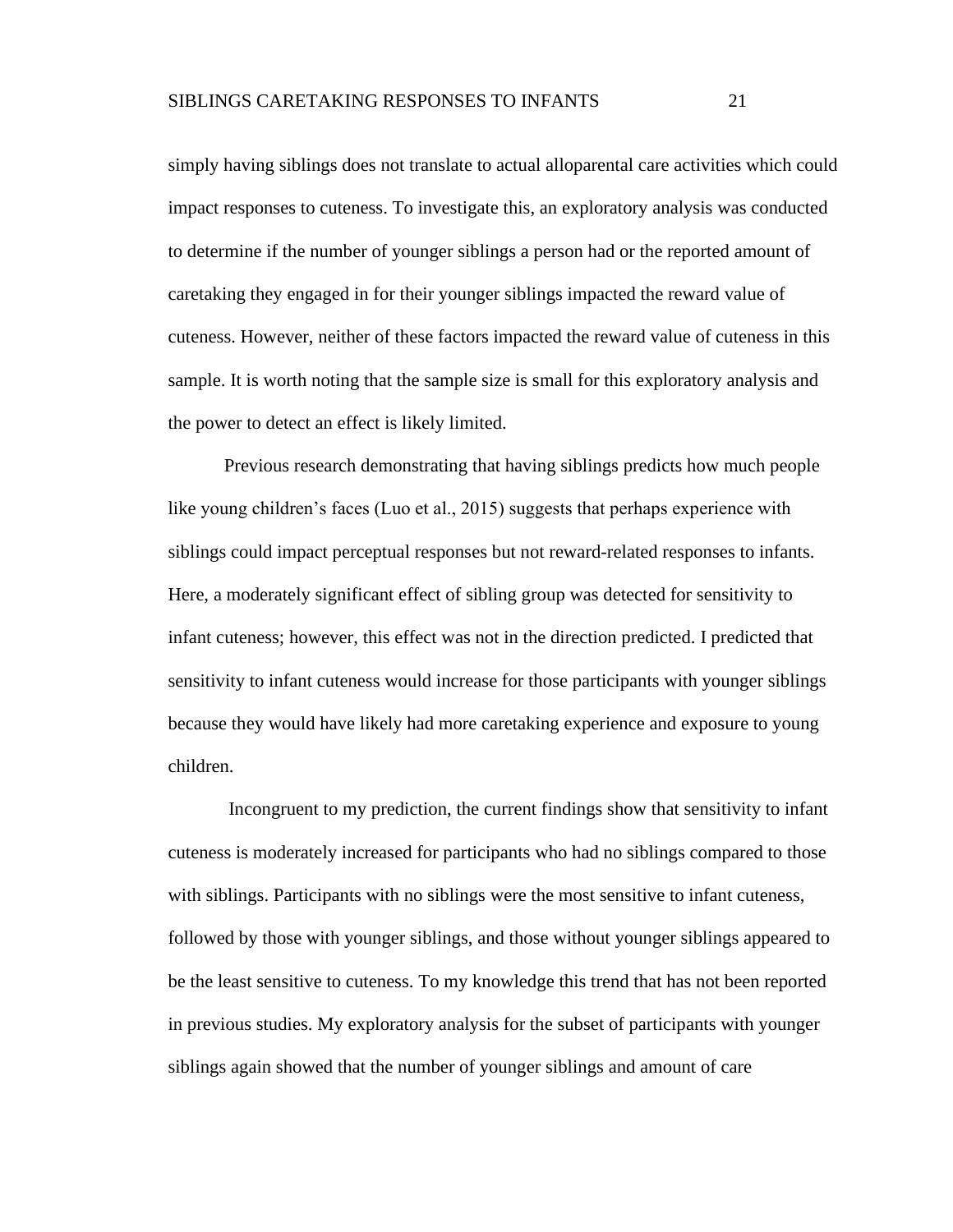participants provided to their younger siblings did not predict their perceptual responses to infant cuteness.

The findings from this study do not support the original hypothesis that people with younger siblings would show an increased reward value and sensitivity to infant cuteness. However, sensitivity to infant cuteness was somewhat higher among the participants with no siblings compared to participants with siblings. Although this effect did not reach the threshold for statistical significance, it is interesting because participants with no siblings would likely have had the least amount of social experience with infants when growing up. A large body of research has demonstrated that experience with a given stimulus category leads to expertise and increased configural processing of stimuli (reviewed in Maurer et al., 2002). This would suggest that those with more experience with infants should be more sensitive to manipulations of the baby schema in infant faces.

#### <span id="page-27-0"></span>**Limitations**

It is possible that infant faces do not show the same reliance on configural processing as adult faces (face processing has primarily been studied using adult face images). It is also possible that because the current study focused on past experiences, it failed to capture the full experiences people have with infants. For example, those without siblings may have, in the past or more recently, spend time with infants and children whether through caretaking (e.g., in a daycare setting), through having children of their own, or in other capacities that could influence their sensitivity to baby schema in infant faces. We also cannot exclude the idea that there may just be people who simply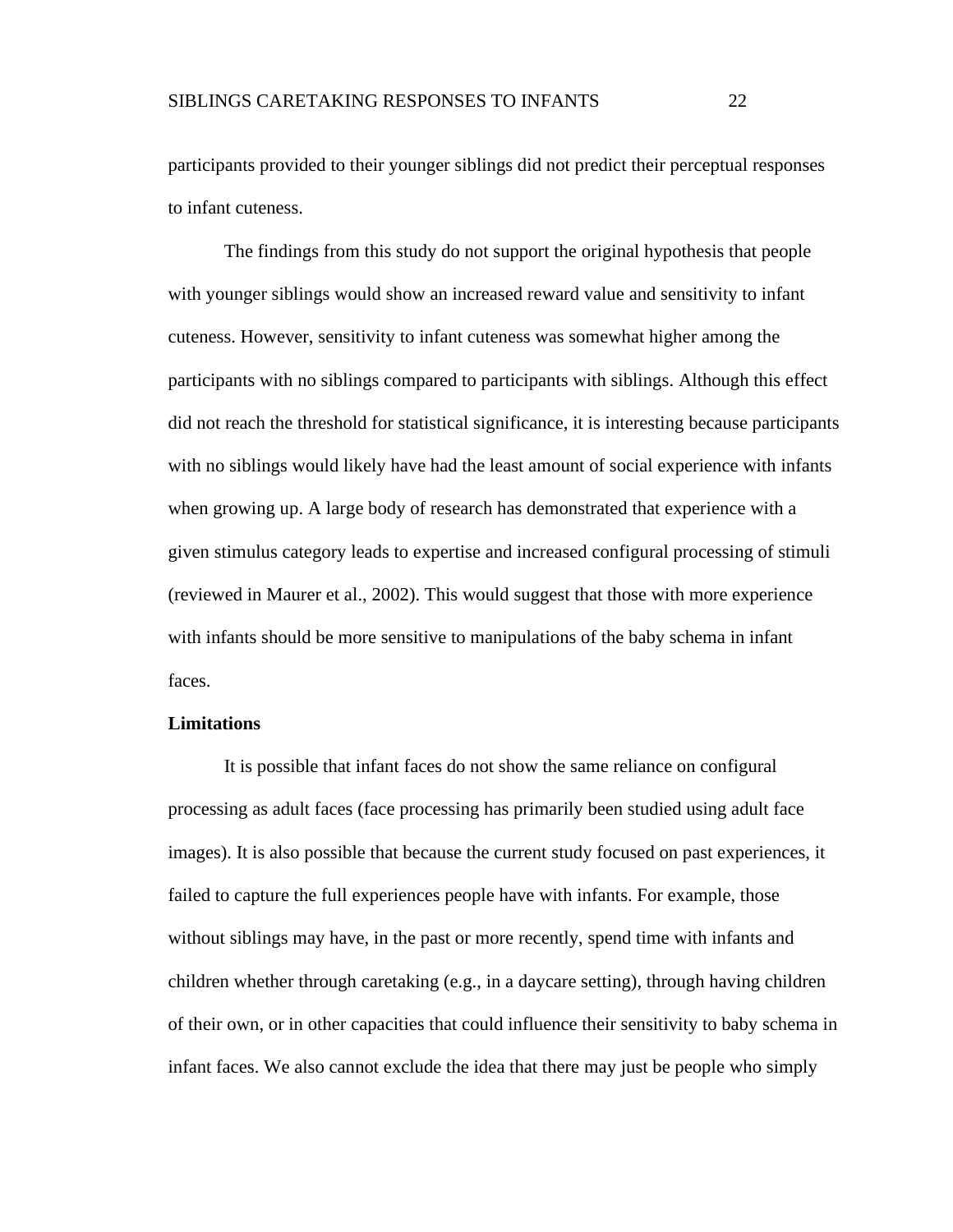enjoy babies overall and people who do not enjoy babies. There is some evidence that may support this idea. Hahn and colleagues (2015b) reported that women who scored higher on a maternal tendencies questionnaire positively predicted the reward value of infant faces.

There are a number of possible limitations for the current work. In particular, there is a relatively low sample size per group, especially for the regression models and the groups are not balanced. Another possible limitation of this study was that it was not assessed in a controlled environment. Due to COVID-19 restrictions, this study was completely online, so participants may have been distracted by various aspects going on in their environment. This is particularly relevant for the keypress study as a participant failing to engage would be recorded as no difference between the high and low cute versions. This is mitigated, however, using a spacebar press in between trials to ensure that participants are engaged with the task. It is also possible that participants do not understand the task, however, a brief training demonstration was presented using instructional slides before the experiment began to familiarize participants with the task.

#### <span id="page-28-0"></span>**Future Implications**

The findings in this study reveal that experience with younger siblings does not influence how rewarding or sensitive participants are to infant cuteness. If anything, the results show that not having siblings could increase sensitivity to infant cuteness, although this finding needs to be further replicated. Future research should consider investigating if the age gap between siblings affects the reward value or sensitivity of infant faces. This may help expand the knowledge of the role of early social experience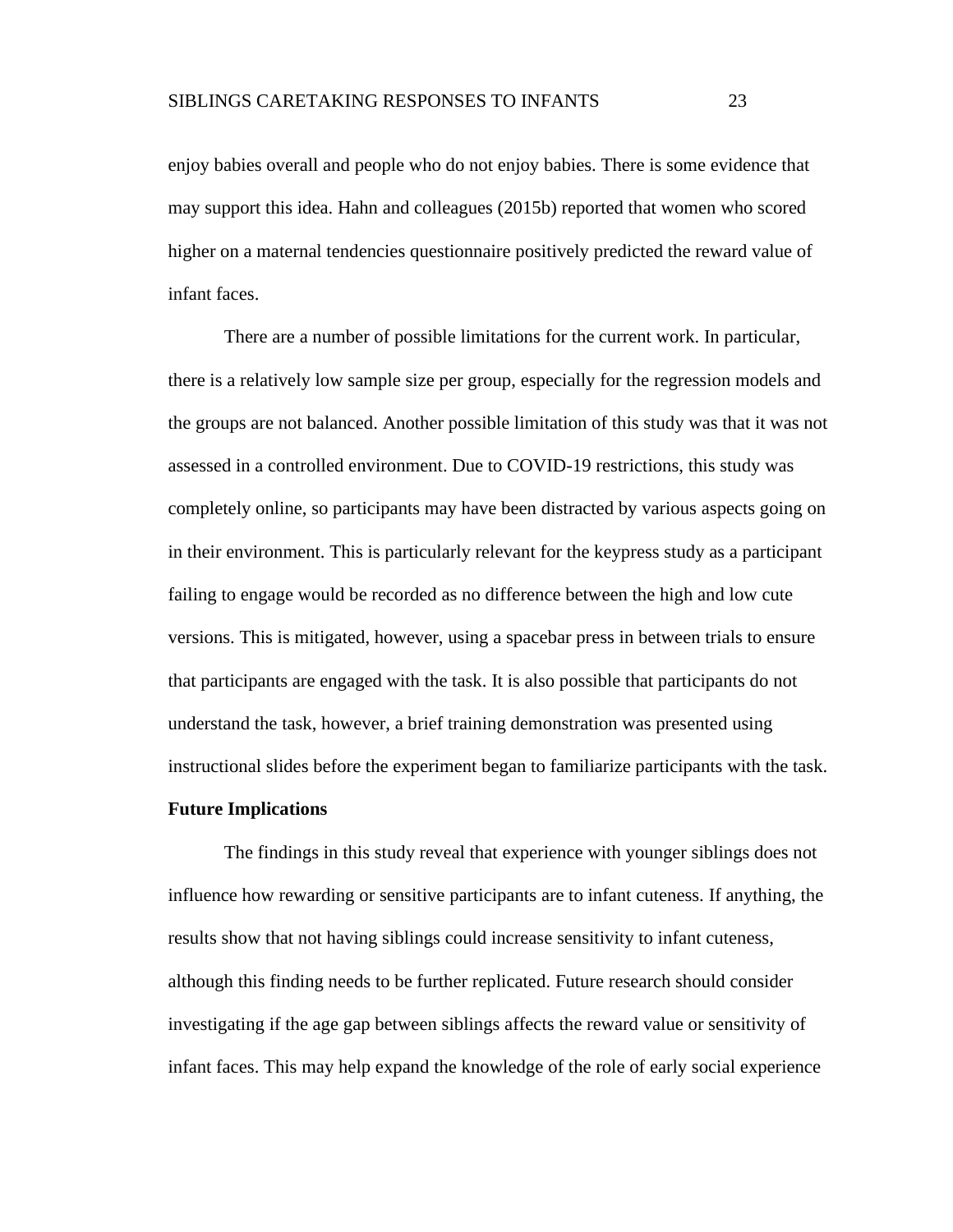with siblings on the development of the baby schema response. Another area of future research could include exploring the different types of alloparent caregivers such as extended family members (e.g., grandparents, cousins, aunts, uncles, etc.), which may provide a better understanding of how perceptions of infants differ among various types of caregivers. Specific questions regarding participants parental status and the amount of daily interactions and/or cumulative experience with young children should be included in future studies.

Lastly, the results from this experiment are particularly important for those who work in an environment with children including teachers, healthcare providers, and parents in general. As they are the most likely to experience these various caretaking behaviors produced when looking at infants or children.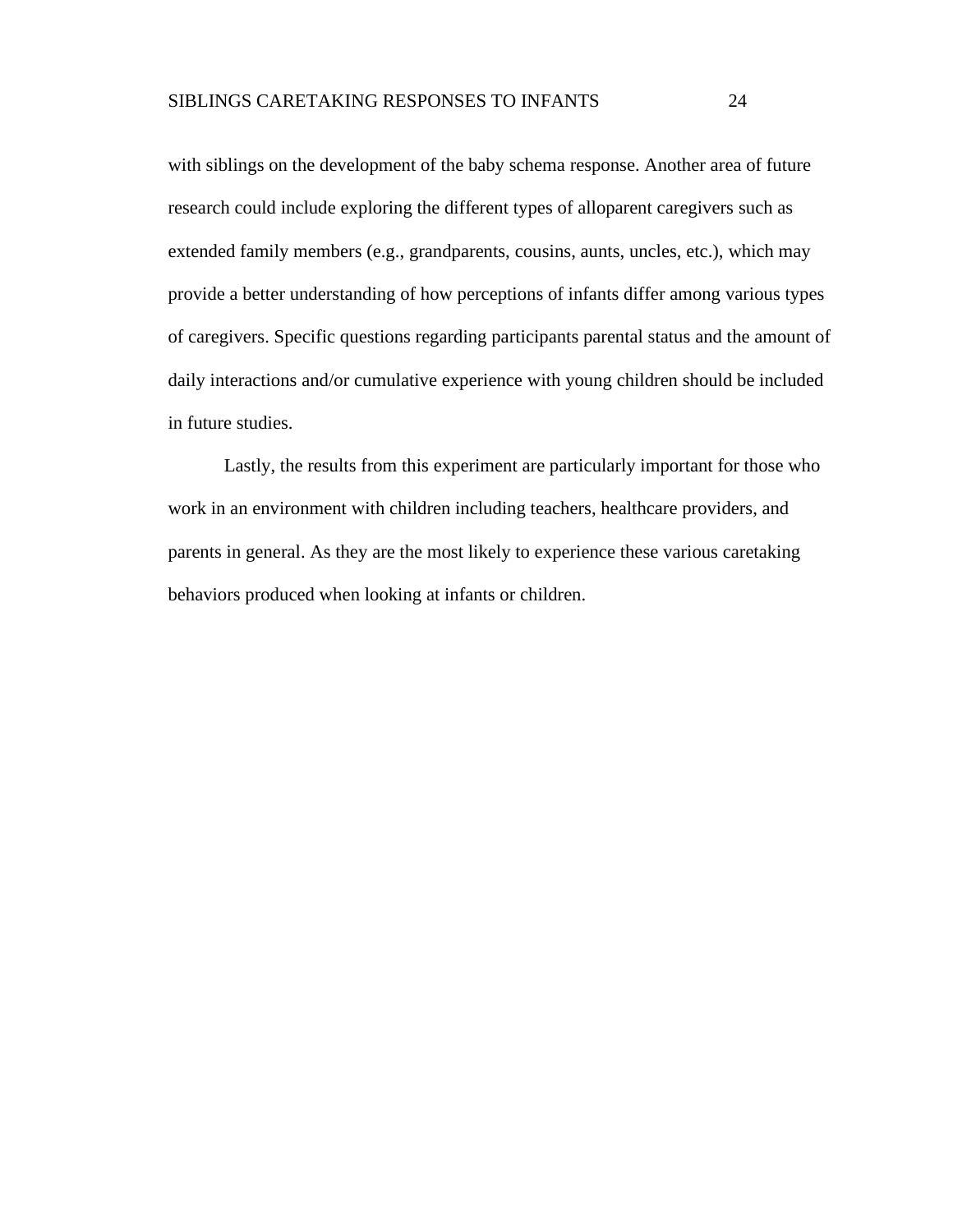#### **References**

- <span id="page-30-0"></span>Aharon, I., Etcoff, N., Ariely, D., Chabris, C. F., O'Connor, E., & Breiter, H. C. (2001). Beautiful faces have variable reward value: fMRI and behavioral evidence. *Neuron*, *32*(3), 537–551. https://doi.org/10.1016/s0896-6273(01)00491-3
- Alley, T. R. (1981). Head shape and the perception of cuteness. *Developmental Psychology*, *17*(5), 650–654. https://doi.org/10.1037/0012-1649.17.5.650
- Alley, T. R. (1983). Infantile head shape as an elicitor of adult protection. *Merrill-Palmer Quarterly (Wayne State University Press)*, *29*(4), 411–427. http://www.jstor.org/stable/23086310.
- Borgi, M., Cogliati-Dezza, I., Brelsford, V., Meints, K., & Cirulli, F. (2014). Baby schema in human and animal faces induces cuteness perception and gaze allocation in children. *Frontiers in Psychology*, *5*. https://doi.org/10.3389/fpsyg.2014.00411
- Cárdenas, R. A., Harris, L. J., & Becker, M. W. (2013). Sex differences in visual attention toward infant faces. *Evolution and Human Behavior*, *34*(4), 280–287. https://doi.org/10.1016/j.evolhumbehav.2013.04.001
- Caria, A., de Falco, S., Venuti, P., Lee, S., Esposito, G., Rigo, P., Birbaumer, N., & Bornstein, M. H. (2012). Species-specific response to human infant faces in the premotor cortex. *NeuroImage*, *60*(2), 884–893. <https://doi.org/10.1016/j.neuroimage.2011.12.068>
- DeBruine, L. M., Jones, B. C., Watkins, C. D., Roberts, S. C., Little, A. C., Smith, F. G., & Quist, M. C. (2011). Opposite-sex siblings decrease attraction, but not prosocial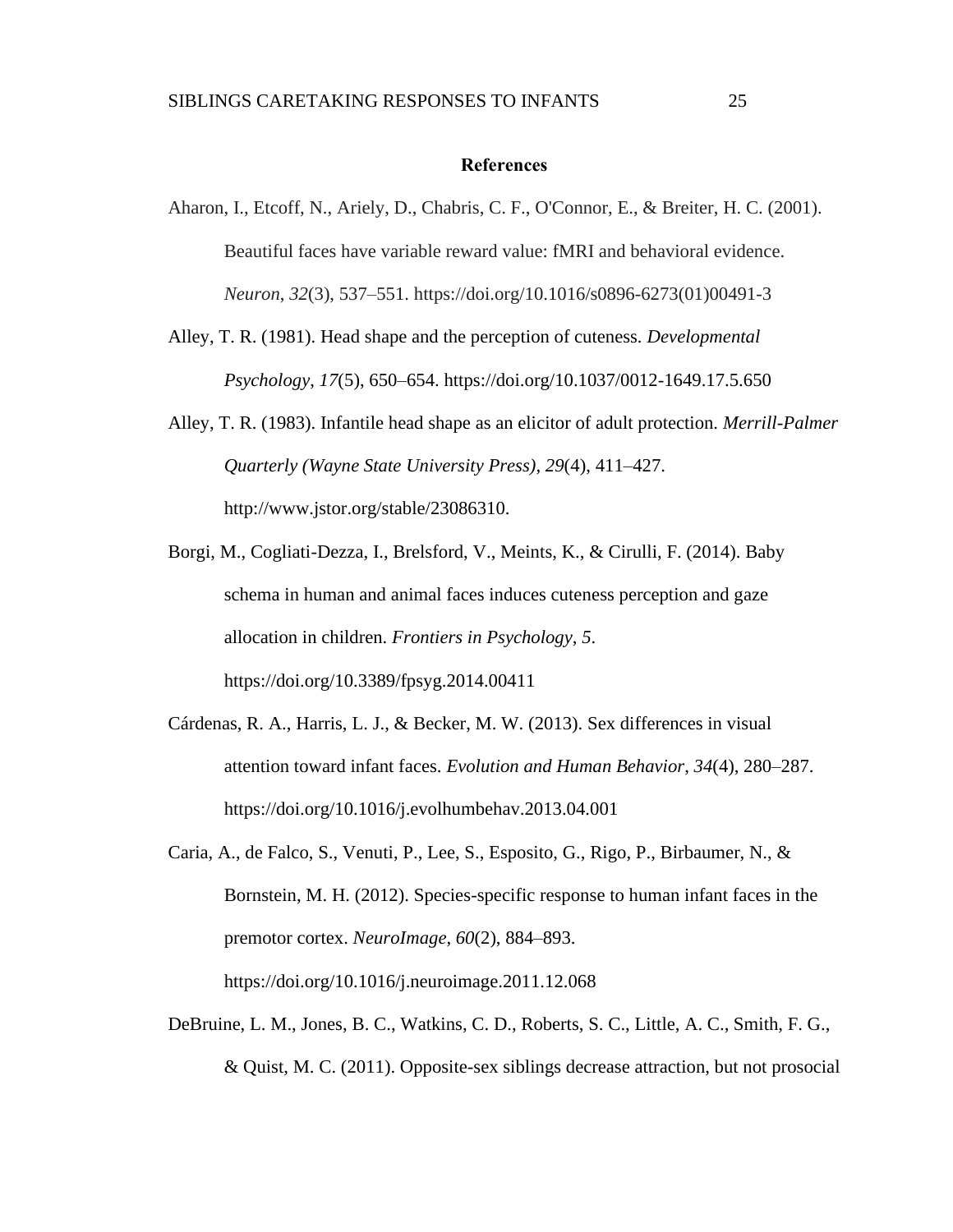attributions, to self-resembling opposite-sex faces. *Proceedings of the National Academy of Sciences*, *108*(28), 11710–11714. https://doi.org/10.1073/pnas.1105919108

East, P. L., & Hamill, S. B. (2013). Sibling caretaking among Mexican American youth: Conditions that promote and hinder personal and school success. Hispanic journal of behavioral sciences, 35(4), 542-564.

- Geary, D. C. (2008). Evolution of Fatherhood. In C. Salmon & T. K. Shackelford, *Family relationships: An evolutionary perspective* (115–144). Oxford University Press.
- Glocker, M. L., Langleben, D. D., Ruparel, K., Loughead, J. W., Gur, R. C., & Sachser, N. (2009a). Baby schema in infant faces induces cuteness perception and motivation for caretaking in adults. *Ethology*, *115*(3), 257–263. https://doi.org/10.1111/j.1439-0310.2008.01603.x
- Glocker, M. L., Langleben, D. D., Ruparel, K., Loughead, J. W., Valdez, J. N., Griffin, M. D., Sachser, N., & Gur, R. C. (2009b). Baby schema modulates the brain reward system in nulliparous women. *Proceedings of the National Academy of Sciences*, *106*(22), 9115–9119. https://doi.org/10.1073/pnas.0811620106
- Hahn, A. C., DeBruine, L. M., Fisher, C. I., & Jones, B. C. (2015a). The reward value of infant facial cuteness tracks within-subject changes in women's salivary testosterone. *Hormones and Behavior*, *67*, 54–59. https://doi.org/10.1016/j.yhbeh.2014.11.010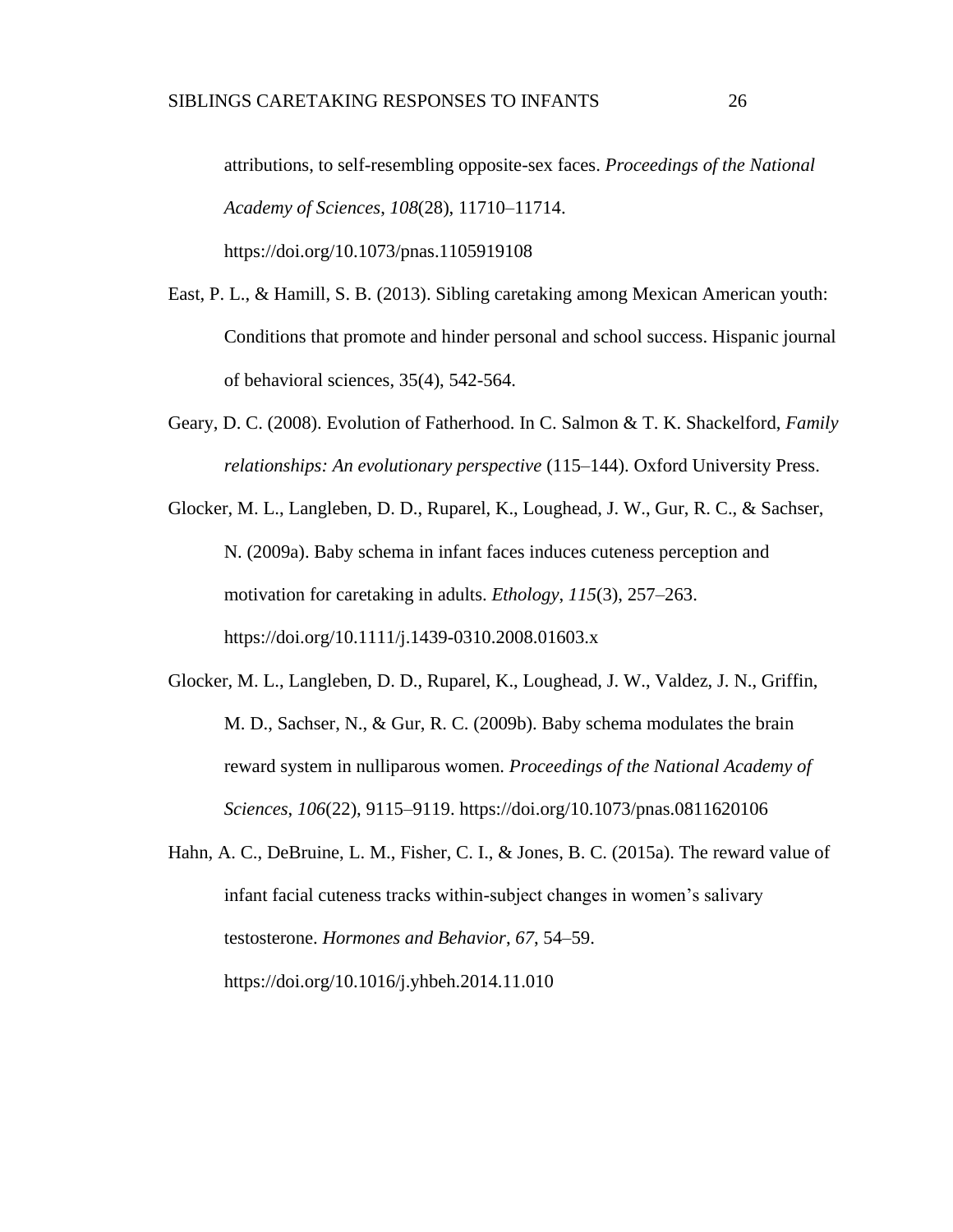- Hahn, A. C., DeBruine, L. M., & Jones, B. C. (2015b). Reported maternal tendencies predict the reward value of infant facial cuteness, but not cuteness detection. *Biology Letters*, *11*(3), 20140978. https://doi.org/10.1098/rsbl.2014.0978
- Hahn, A. C., & Perrett, D. I. (2014). Neural and behavioral responses to attractiveness in adult and infant faces. *Neuroscience & Biobehavioral Reviews*, *46*, 591–603. https://doi.org/10.1016/j.neubiorev.2014.08.015
- Hahn, A. C., Xiao, D., Sprengelmeyer, R., & Perrett, D. I. (2013). Gender differences in the incentive salience of adult and infant faces. *Quarterly Journal of Experimental Psychology*, *66*(1), 200–208. https://doi.org/10.1080/17470218.2012.705860
- Hind, R. A., & Barden, L. A. (1985). The evolution of the teddy bear. *Animal Behaviour*, *33*(4), 1371–1373. https://doi.org/10.1016/S0003-3472(85)80205-0
- Kramer, K. L. (2005). Children's help and the pace of reproduction: Cooperative breeding in humans. *Evolutionary Anthropology: Issues, News, and Reviews*, *14*(6), 224–237. https://doi.org/10.1002/evan.20082
- Kurdahi Badr (Zahr), L., & Abdallah, B. (2001). Physical attractiveness of premature infants affects outcome at discharge from the NICU. *Infant Behavior and Development*, *24*(1), 129–133. https://doi.org/10.1016/S0163-6383(01)00068-6
- Langlois, J. H., Ritter, J. M., Casey, R. J., & Sawin, D. B. (1995). Infant attractiveness predicts maternal behaviors and attitudes. *Developmental Psychology*, *31*(3), 464.
- Lehmann, V., Huis, E. M., & Vingerhoets, A. J. (2013). The human and animal baby schema effect: Correlates of individual differences. *Behavioural processes*, *94*, 99-108.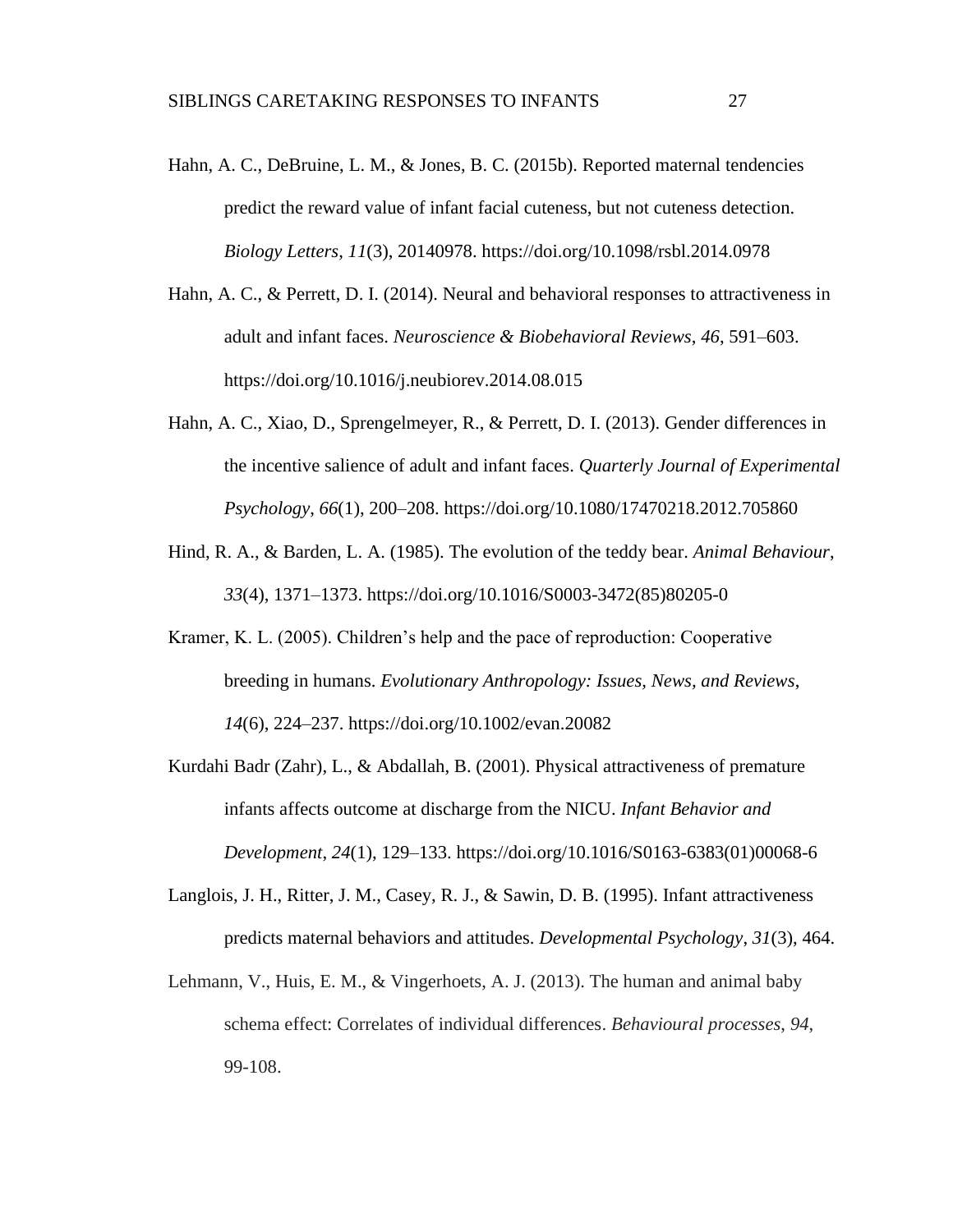- Little, A. C. (2012). Manipulation of infant-like traits affects perceived cuteness of infant, adult and cat faces. *Ethology*, *118*(8), 775–782.
- Luo, L., Kendrick, K. M., Li, H., & Lee, K. (2015). Adults with siblings like children's faces more than those without. *Journal of Experimental Child Psychology*, *129*, 148–156. https://doi.org/10.1016/j.jecp.2014.09.003
- Marlowe, F. W. (2005). Who Tends Hadza Children? In B. S. Hewlett & M. E. Lamb, *Hunter-gatherer childhoods: Evolutionary, developmental & cultural perspectives* (1st ed., pp. 177–190). Routledge.
- Maurer, D., Le Grand, R., & Mondloch, C. J. (2002). The many faces of configural processing. *Trends in cognitive sciences*, *6*(6), 255-260.
- Miesler, L., Leder, H., & Herrmann, A. (2011). Isn't it cute: An evolutionary perspective of baby-schema effects in visual product designs. *International Journal of Design, 5*(3), 17-30.
- Morris, P. H., Reddy, V., & Bunting, R. C. (1995). The survival of the cutest: Who's responsible for the evolution of the teddy bear? *Animal Behaviour*, *50*(6), 1697– 1700. [https://doi.org/10.1016/0003-3472\(95\)80022-0](https://doi.org/10.1016/0003-3472(95)80022-0)
- Noll, L. K., Mayes, L. C., & Rutherford, H. J. V. (2012). Investigating the impact of parental status and depression symptoms on the early perceptual coding of infant faces: An event-related potential study. *Social Neuroscience*, *7*(5), 525–536[.](https://doi.org/10.1080/17470919.2012.672457) https://doi.org/10.1080/17470919.2012.672457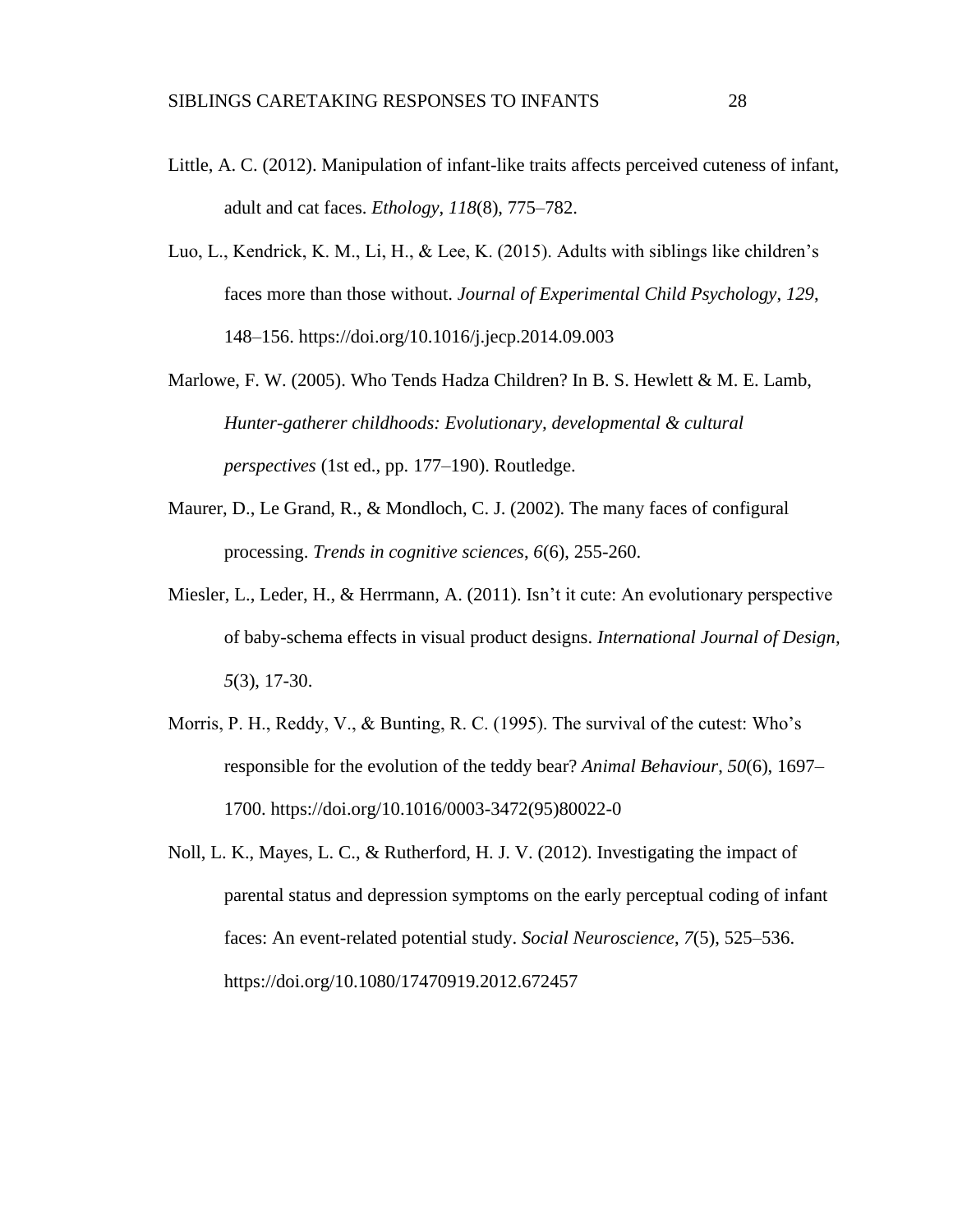- Öhman, A., Lundqvist, D., & Esteves, F. (2001). The face in the crowd revisited: A threat advantage with schematic stimuli. *Journal of Personality and Social Psychology*, *80*(3), 381–396. https://doi.org/10.1037/0022-3514.80.3.381
- Parsons, C. E., Young, K. S., Kumari, N., Stein, A., & Kringelbach, M. L. (2011). The motivational salience of infant faces is similar for men and women. *PLoS ONE*, *6*(5), e20632. https://doi.org/10.1371/journal.pone.0020632
- Ro, T., Russell, C., & Lavie, N. (2001). Changing faces: A detection advantage in the flicker paradigm. *Psychological science*, *12*(1), 94–99. https://doi.org/10.1111/1467-9280.00317
- Sanefuji, W., Ohgami, H., & Hashiya, K. (2007). Development of preference for baby faces across species in humans (Homo sapiens). *Journal of Ethology*, *25*(3), 249– 254. https://doi.org/10.1007/s10164-006-0018-8
- Thompson-Booth, C., Viding, E., Mayes, L. C., Rutherford, H. J. V., Hodsoll, S., & McCrory, E. (2014a). I can't take my eyes off of you: Attentional allocation to infant, child, adolescent and adult faces in mothers and non-mothers. *PLoS ONE*, *9*(10), e109362. https://doi.org/10.1371/journal.pone.0109362
- Thompson-Booth, C., Viding, E., Mayes, L. C., Rutherford, H. J. V., Hodsoll, S., & McCrory, E. J. (2014b). Here's looking at you, kid: Attention to infant emotional faces in mothers and non-mothers. *Developmental Science*, *17*(1), 35–46. https://doi.org/10.1111/desc.12090